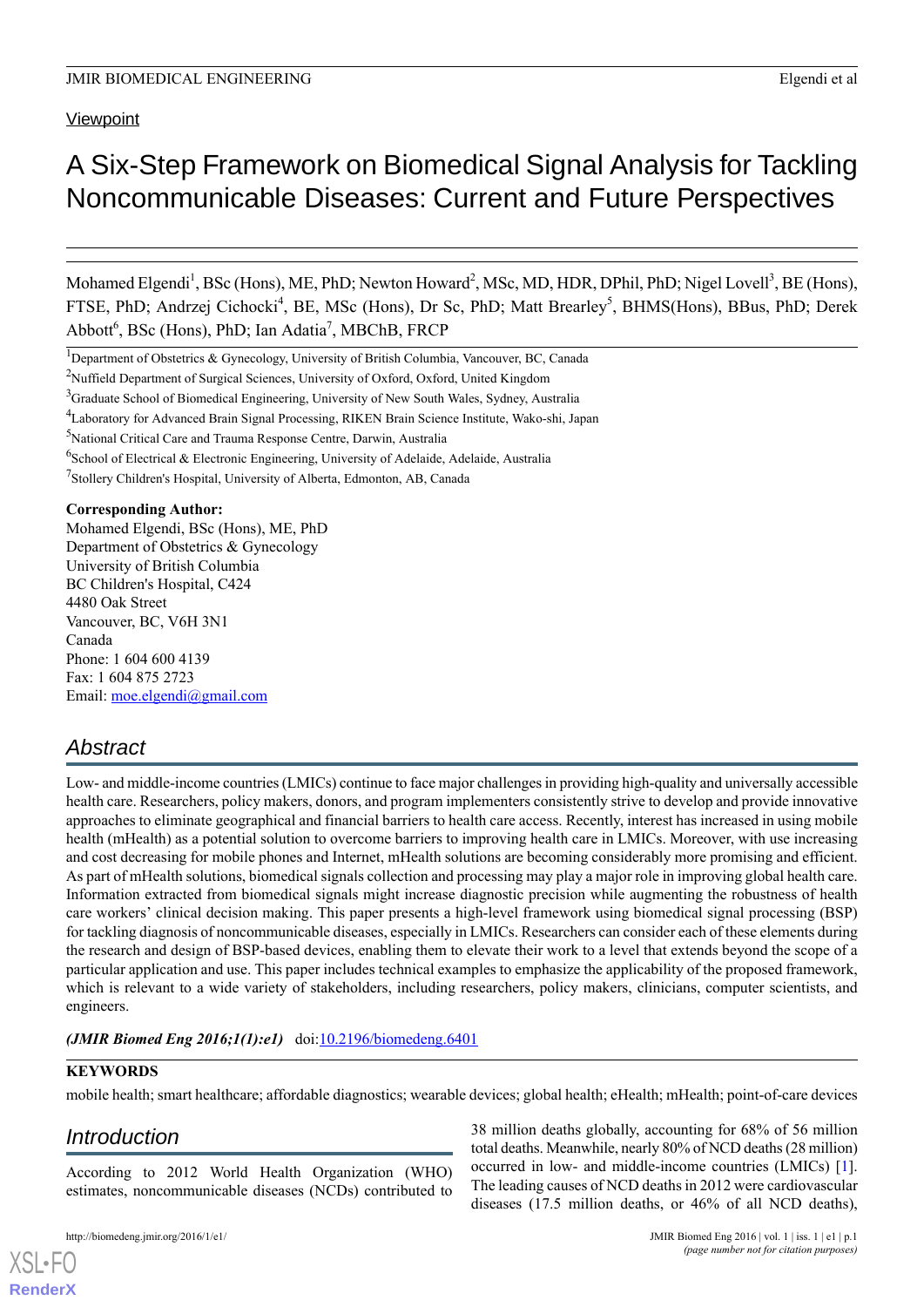cancers (8.2 million, or 22% of all NCD deaths), and respiratory diseases, including asthma and chronic obstructive pulmonary disease (4.0 million) [[1\]](#page-10-0). NCDs also include mental and neurological disorders, such as Alzheimer's disease and dementia. By 2050, the WHO expects that 115 million people will have Alzheimer's disease [\[1](#page-10-0)].

Biomedical signals always accompany the physiological processes of the human body altered by NCDs, and these signals can reflect the nature and degree of the change. Subjects with NCDs present physiological parameters that differ from those of healthy subjects. If we can analyze these signals and detect their morphologies, we may be able to predict, prevent, and treat NCDs at earlier stages. With recent advances in sensors, machine learning, and mobile technologies, biomedical signals offer practical solutions to tackle NCDs, especially in LMICs.

Biomedical signal analysis represents a significant visualization and interpretation method for detecting, storing, transmitting, analyzing, and displaying valuable information, thus allowing scientists and physicians to obtain quantitative measurements to support scientific hypotheses and medical diagnoses. Various approaches have been and are being applied across multiple scientific disciplines as well as in the health care industry. Interest is increasing in using mobile health (mHealth) to overcome barriers of access to appropriate health care globally (especially in LMICs) and to increase diagnostic accuracy [[2](#page-10-1)[,3\]](#page-10-2).

Ultimately, researchers seek to extract meaningful data that can be used to create biomedical signal processing (BSP)-based point-of-care (POC) technologies and to assist in the prediction and diagnosis of diseases. In turn, this knowledge would support health care practitioners and researchers in developing and instituting therapies earlier in the course of disease when they may be most effective. However, scalability and affordability are important factors when it comes to scientific research and medical diagnoses. Without addressing these two considerations, valuable learning and applications may become impossible and impractical.

In the proposed BSP-based framework, we discuss six essential steps that guide scientists from scientific hypotheses and analysis to practical application: simplicity, mining, connecting, reliability, affordability, and scalability (SMCRAS). When considering each of these elements during the research and design of BSP-based devices, researchers are able to extend their work beyond the scope of local application and use.

To our knowledge, this is the first paper of its kind to elucidate a framework for BSP-based POC devices. In 2014, researchers recently began to propose and discuss the idea that biomedical engineering can improve global health [\[2](#page-10-1)]. In 2015, researchers also suggested a framework for POC devices, without BSP, based only on affordability [\[3\]](#page-10-2), which is one element of our framework.

Specific technical examples will be discussed using four recent BSP-based case studies in order to illustrate real-world applications for the proposed framework, including how it will aid in the development of global health care BSP-based technologies.

# *Overview*

The nature of a biomedical signal is like any other: it is information bearing. Signals play a major role in our daily communication whether they be verbal, social, mental, or physical. Measuring a biomedical signal from a certain body part reveals the state of that specific part as well as the whole body. Like any communication system, there is a sender, receiver, and medium through which the signal is sent. With current technological advances (science, computers, etc), we can use algorithms to detect abnormalities and understand the information from the sender (ie, body part or organ). It is becoming increasingly common to use mobile phones to log biomedical signals, thus assisting physicians and health care practitioners in their decisions related to disease prediction, diagnosis, and treatment.

Nonetheless, there remain many challenges in collecting data from mobile devices, such as inconsistent measurement, unreliable signal quality and training, limited computational resources, finite power, time constraints for clinical staff, varying user interface designs, and uncontrolled environments. The guiding principles proposed in this paper address these challenges and create a framework for developing BSP algorithms that can be used for disease classification and prediction. We propose six main objectives: (1) aim for simplicity, (2) mine through noise based on information detection theory, (3) reveal hidden connections, (4) assess robustness, (5) plan for scalability, and (6) strive for affordability.

# **Simplicity**

Einstein famously said, "Any intelligent fool can make things bigger and more complex. It takes a touch of genius and a lot of courage to move in the opposite direction." Simplicity is particularly effective when it comes to mobile computation. Simple methods that achieve high detection accuracy require less storage and power while remaining more suitable for wireless and online processing [[4\]](#page-10-3). For example, [Figure 1](#page-2-0) shows two algorithms that both detect QRS complexes in electrocardiogram (ECG) signals [\[5](#page-10-4)[,6](#page-10-5)]. One algorithm is simpler than the other, and it requires fewer execution steps, thus lowering the complexity.

BSP-based POC devices collect biomedical signals wirelessly (or wired) and send them to a central monitoring station using Global System for Mobile communications (GSM) or Internet for further analysis [\[7](#page-10-6)[,8\]](#page-10-7). In such cases, some analyses are executed locally on the POC device before transmission; however, this process is not always recommended as the transmission can consume more power than the ECG analysis itself [\[9](#page-10-8)].

Undoubtedly, it is essential that any algorithm used for real-time analysis retain simplicity so long as this simplicity does not decrease accuracy significantly. The simpler the algorithm, the faster it will be in processing large-scaled biomedical signals; it also will consume less power in battery-operated POC devices [[4\]](#page-10-3). For example, [Figure 1](#page-2-0) shows that the simple method is more sensitive and specific while outperforming the complex

 $XS$  • FC **[RenderX](http://www.renderx.com/)**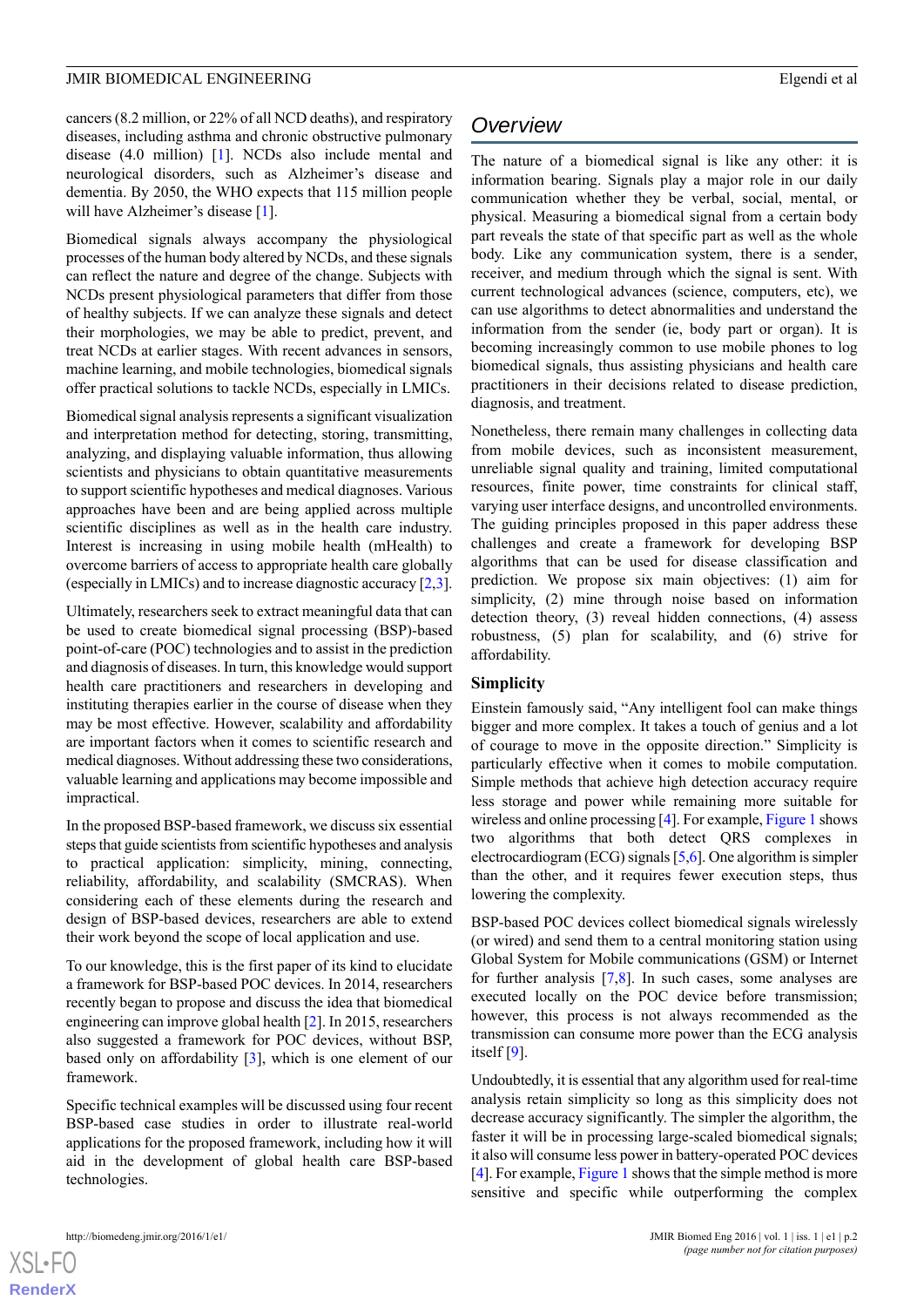approach. The data reliability are discussed in detail in the "Reliability" section.

Note that there can be a trade-off between algorithm simplicity and accuracy. At times, a more complex algorithm can achieve higher accuracy than a simple algorithm. However, the aim is to develop a simpler algorithm that can achieve the same or even higher accuracy than the complex algorithm. There is currently an unmet need to develop relatively simple but reliable and accurate algorithms for tackling large data [\[10](#page-10-9)]. In terms of time, application, and long-term use, it will be beneficial to investigate NCDs, global health care issues, and BSP-based POC devices using simple but efficient algorithms.

<span id="page-2-0"></span>



# **Mining**

The extraction of the most informative patterns in a given dataset is commonly referred to using different terms depending on the study field (eg, data mining is used as information/knowledge extraction, information/knowledge discovery, information/knowledge harvesting, or data analysis/processing) [[11\]](#page-10-10). "Data mining" is typically the term of preference used by biomedical engineers and computer scientists. In this paper, we refer to the "mining" step as a combination of filtering and feature extraction phases.

When mining noisy biomedical signals, it can be tempting to give up before obtaining an informative waveform. Many studies in the literature used filters to clean the signal on the waveform's account; in other words, we need to filter the signal with techniques that help us preserve the main waveforms of the processed signal, which hold valuable data and information.

When it comes to mining data collected from BSP-based POC devices, the data are very noisy (as mentioned in the Overview section). The accurate detection of the main waveforms within the biomedical signal will increase the accuracy of disease diagnosis and prediction. [Figure 2](#page-3-0) demonstrates that a mining algorithm was able to successfully demarcate the first (S1) and second (S2) heart sounds, outperforming other mining algorithms (compare [b-e] in [Figure 2](#page-3-0)). For example, if we apply fixed thresholds to the output of the mining algorithms shown in [Figure 2](#page-3-0), the S1 events would not be detected as they have lower amplitudes compared to S2 events, and therefore, the overall detection rate will decrease [[11](#page-10-10)].

It is critical to provide health care workers with feedback on the quality of the data collected in order to allow a real-time recollection of biomedical signals if needed. Therefore, signal quality assessment algorithms are necessary to distinguish between signals that are clinically acceptable and those that are uninformative. The user can be informed in real time accordingly.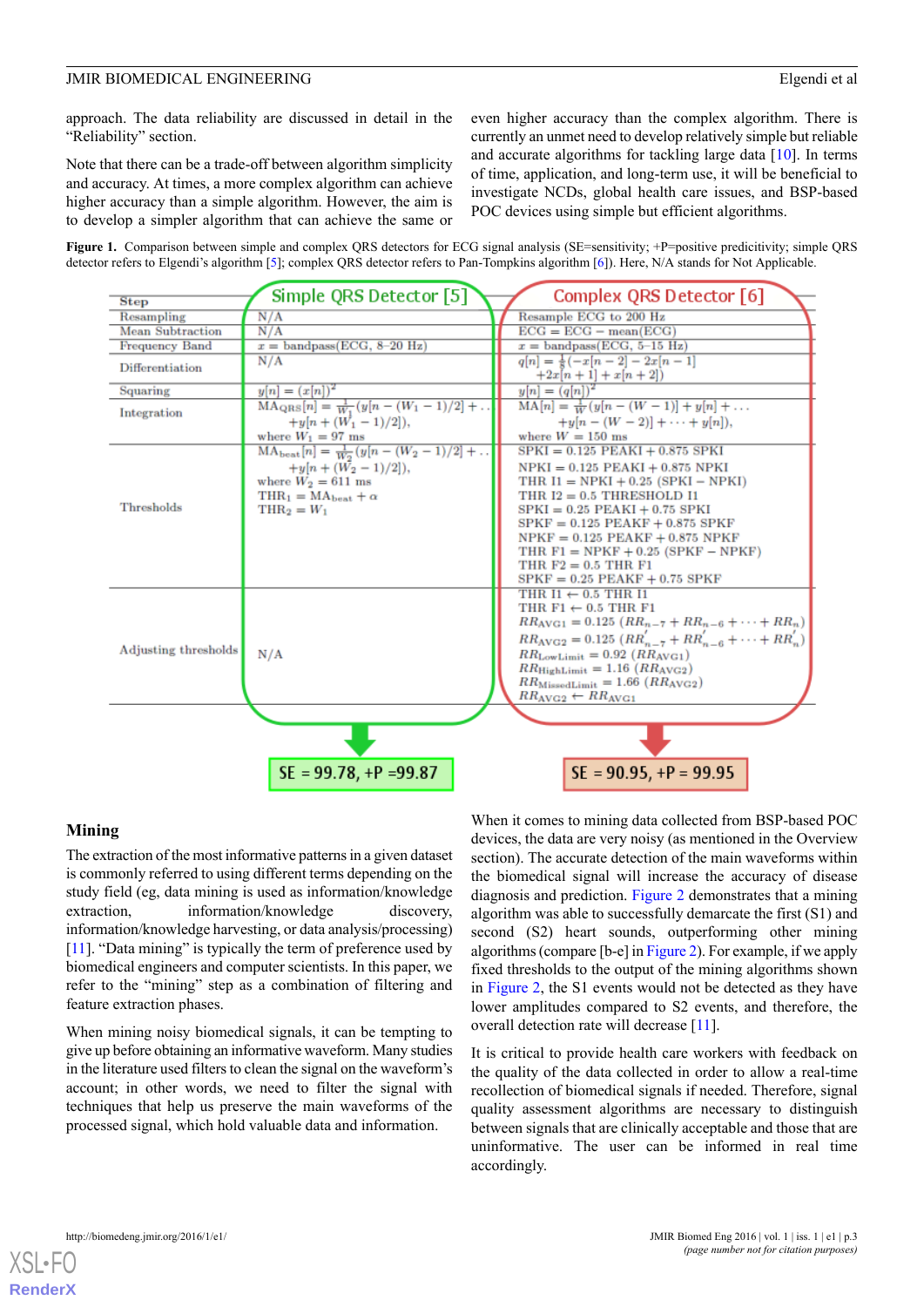<span id="page-3-0"></span>**Figure 2.** Example of mining heart sounds: (a) Original heart sound signal from a subject with mean pulmonary arterial pressure of 20 mmHg, (b) Mining using second-order Shannon energy of D5 wavelet, (c) Mining using 2nd-order Shannon energy of D6 wavelet, (d) Mining using 3rd-order Shannon energy, (e) Mining using wavelet approximation A6, (f) Mining using two moving averages, black and purple dotted lines, to generate blocks of interest. Here, S1 refers to the first heart sound while S2 refers to the second heart sound.

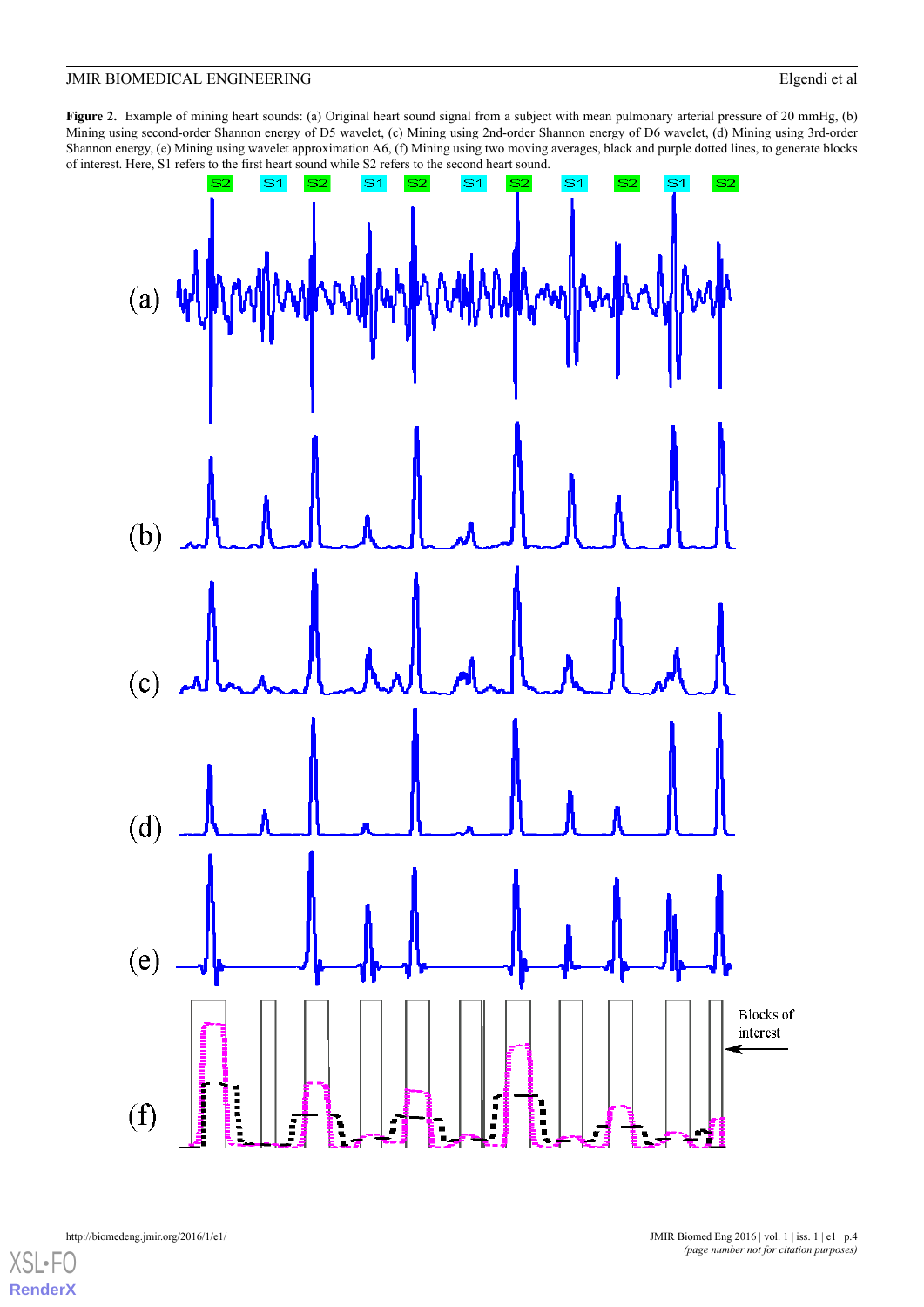# **Connecting**

To reveal relationships that would otherwise remain hidden, it is imperative to extract multiple features from biomedical signals and find correlations/causalities between these features for abnormality (disease of interest). For example, [Figure 3](#page-4-0) shows the extraction of relative power features (f1, f2, f3) in three nonoverlapping frequency bands (4-10 Hz, 10-20 Hz, and 20-30 Hz) in healthy and subjects with Alzheimer's disease (AD)  $[12,13]$  $[12,13]$  $[12,13]$  $[12,13]$ . It is clear that the relative power of the first frequency band, 4-10 Hz, is associated with AD compared to the 10-20 Hz and 20-30 Hz bands [\[12](#page-10-11),[13\]](#page-11-0). The AD subject had a higher relative power in the 4-10 Hz, while the healthy subject had a lower relative power over the same frequency band. [Figure 3](#page-4-0)

uses topoplots of electroencephalography (EEG) signals. These topoplots are generated using the PyMVPA free software [[14\]](#page-11-1).

There are several important features to investigate first when analyzing the statistical and deterministic properties of biomedical signals: kurtosis, skewness, energy, entropy, line length/curve length, minima/maxima, activity (1st Hjorth parameter), mobility (2nd Hjorth parameter), complexity (3rd Hjorth parameter), root mean square amplitude, zero crossings, and relative power.

The features extracted from biomedical signals and correlated with an NCD are used as biomarkers. Once the biomarkers are tested rigorously, we can either train practitioners to identify them, or we can develop machine-learning algorithms to identify and report them automatically to the user.

<span id="page-4-0"></span>**Figure 3.** Connecting hidden relationship between frequency bands and early diagnosis of patients with Alzheimer's: (a) Topoplot of EEG signals in a healthy subject, (b) Topoplot of EEG signals in a patient with Alzheimer's (color scale from blue to red represents the relative EEG power value from 0-1 respectively).



# **Reliability**

[XSL](http://www.w3.org/Style/XSL)•FO **[RenderX](http://www.renderx.com/)**

As said, "Simplicity is a prerequisite for reliability." Thus, the simplicity step cannot be achieved unless reliability is also achieved. Simplicity goes hand-in-hand with reliability and must be established in conjunction with simplicity.

After applying the *simplicity, mining,* and *connecting* steps, the accuracy of the developed solution needs to be verified. This assessment is needed to check if the algorithm/device meets current international standards. Moreover, it is important that the BSP-based POC solution performs as well as the current diagnostic tools, if not even better.

The reliability of a BSP-based algorithm is mainly assessed using four distinct results: true positives, true negatives, false positives, and false negatives. Based on these four results, several statistical measures can be used to assess reliability of simple algorithms, such as sensitivity, specificity, and positive predictivity.

Quality control needs to be implemented in order to detect and prevent errors before deployment of the BSP-based POC device. It is worthy to note that BSP-based sensors typically undergo quality control and risk management reviews during the manufacturing process. Beyond this, device quality needs to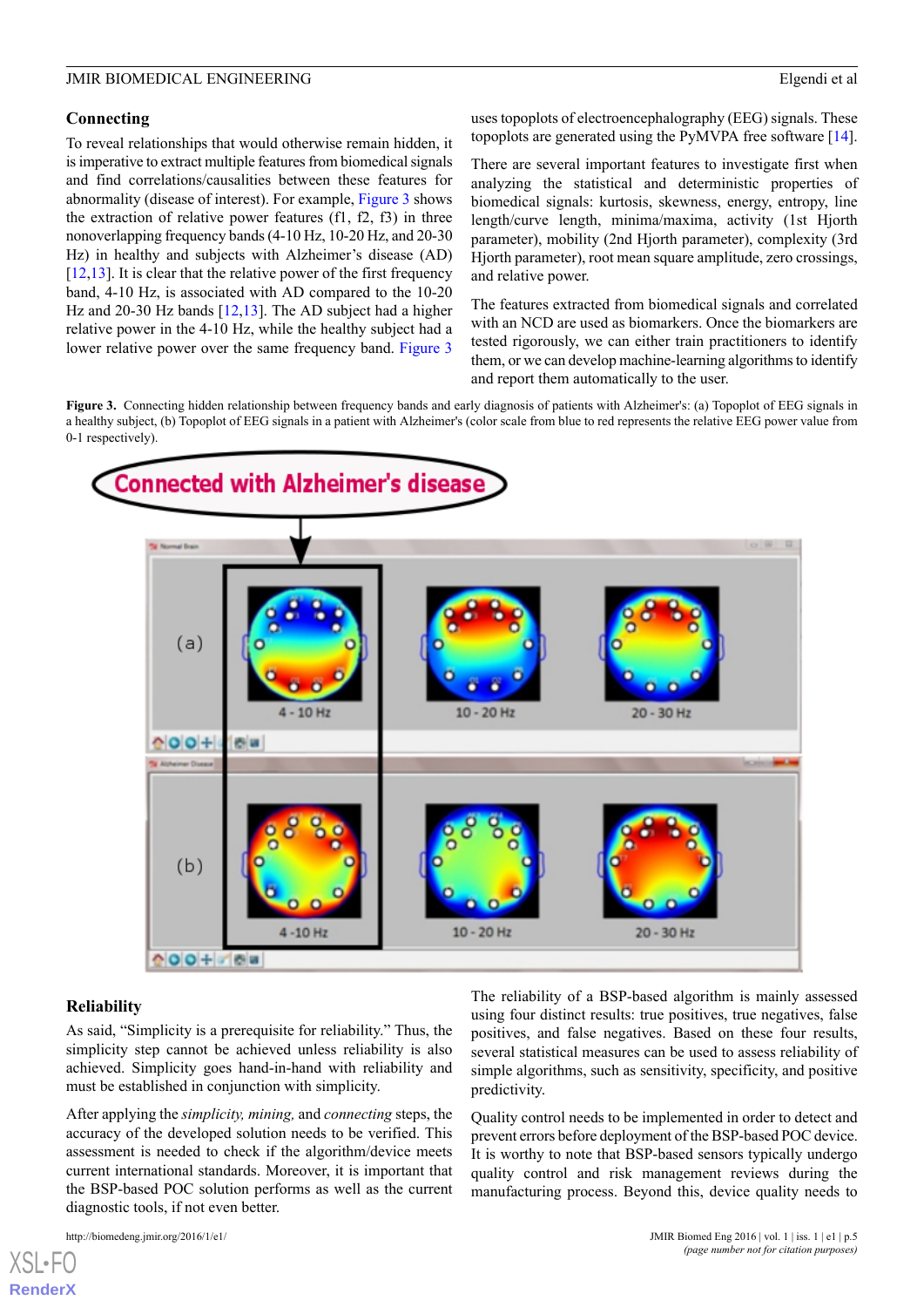also be assessed by the initial health care professional using the device to ensure it is appropriate for the intended purpose, before mass usage. Moreover, the systematic management of the device quality and reliability needs to be maintained through institution policies and procedures, user training, evaluation of these procedures and policies, and an overall evaluation of these components on a regular basis to ensure and maintain reliability and quality.

# **Affordability**

The difference in health care quality between high-income and low-income countries primarily results from the lack of trained health care professionals, poor infrastructure, limited physical accessibility to health care, and the relative cost of health care delivery. As mobile broadband network penetration has reached 89% in LMICs, the use of mobile devices has increased to collect biomedical signals to address some of the NCD challenges. This increase allows for the easy conversion of mobile phones into BSP-based POC devices. Sensors, which are low-cost items, can be hooked into these mobile devices to collect the needed biomedical signals.

Affordability also applies to high-income developed countries because they are increasingly facing shortages of funds and health care professionals.

Once an affordable BSP-based POC device has been implemented, it is important to continue exploring alternative affordable methods to ensure utilization of the most cost-efficient option. For example, instead of using ECG to detect heart rate variability, we could use photoplethysmogram (PPG) signals. We also can create an inexpensive solution, such as a digital stethoscope.

The use of BSP-based POC devices, including wearable sensors, as diagnostic tool is a feasible and affordable way to reach larger populations for improved health care outcomes. In developed countries, BSP-based POC devices are already being used by affluent populations (eg, heart rate monitoring using wearable watches and mobile phones). Most of the current apps focus on heart rate monitoring and number of steps walked in a day; we can predict that the same technology can be modified and used to tackle more serious problems, such as diagnosis of NCDs. In rural/remote areas and developing countries, there is a paradigm shift towards using devices related to affordable global health care for both preventative, diagnostic, and treatment purposes using smart and mobile technology. The proposed framework therefore blends well with this paradigm shift and seeks to help address current needs in rural/remote areas and in developing and developed countries with vulnerable populations [[3\]](#page-10-2).

# **Scalability**

[XSL](http://www.w3.org/Style/XSL)•FO **[RenderX](http://www.renderx.com/)**

It is intuitive to think that simplicity ensures scalability for both algorithm development and BSP-based POC device use (ie, simpler algorithms require less processing time and simpler devices are more likely to be used by nonspecialized individuals; therefore, scalability is a certainty). This assumption is partially correct and accounts for only part of the meaning of scalability here. For example, simple algorithms/devices can be patient-specific or environment-specific (ie, the simplicity of

the algorithm can be applied to a specific patient subset in a specific environment). Scalability shifts disease diagnosis to the community level by developing simpler algorithms/devices that can be used outside a formal clinic setting and on different patient subsets.

Scalability ties the previous four elements of the framework together for the purpose of mass implementation of technology into the real world. Moreover, scalability must include a user-friendly approach with clear directive instructions. In developing algorithms/solutions, it is essential that they have the capacity to be used with different applications and devices. For instance, we need to provide algorithms that can work with different sampling frequencies and not require an adjustment for a particular sampling frequency or parameter and condition. When reaching this final step of the framework, we begin to reap the benefits of knowledge sharing, having reached the point where we can impact global health outcomes meaningfully.

Successful scalability occurs when users with limited experience/knowledge are able to use the provided BSP-based mHealth technologies successfully in real time with minimal complications and in multiple environments (eg, in a clinical setting, offsite in remote areas, in a patient's home community, on-the-go in areas of need).

# *Four Noncommunicable Disease Case Studies Related to Biomedical Signal Processing*

# **Case I: Detection of Pulmonary Arterial Hypertension Using Heart Sounds**

Pulmonary Arterial Hypertension (PAH) is progressive and fatal [[15\]](#page-11-2). Complicating other conditions, it is estimated to affect 100 million people worldwide [[16,](#page-11-3)[17](#page-11-4)]. PAH is difficult to diagnose because symptoms appear late in the disease, and signs in clinical examination are easily missed. Despite the remarkable advances in cardiac catheterization, which is the gold standard for measuring pulmonary artery pressure  $[18]$  $[18]$  $[18]$ , there is a pressing need for alternative techniques to diagnose pulmonary hypertension noninvasively. Traditional stethoscope-based auscultation remains a valuable noninvasive tool for diagnosing PAH; however, physicians require years of training to become adept at diagnosing PAH. Auscultation lacks hemodynamic accuracy and is insufficient for monitoring the effects of therapy or indicating an abnormality. Although the clinical significance of heart sounds has been investigated thoroughly, there remains a lack of research focusing on the automatic detection of PAH in heart sounds. Prior to developing any automated algorithm, it is important to investigate the optimal features for detecting PAH. However, there have been few attempts to extract features from the heart sound in PAH subjects [[19](#page-11-6)[-22](#page-11-7)]. One complete normal heart sound cycle primarily consists of the first heart sound (S1) followed by the second heart sound (S2). The interval between the S1 and S2 is the systole, and the interval between the S2 and S1 is the diastole. The components of the S1 are M1 and T1 due to the closure of the mitral and tricuspid valves [[23,](#page-11-8)[24\]](#page-11-9). The second sound (S2) has two components (A2 and P2) due to the closure of the aortic and pulmonary valves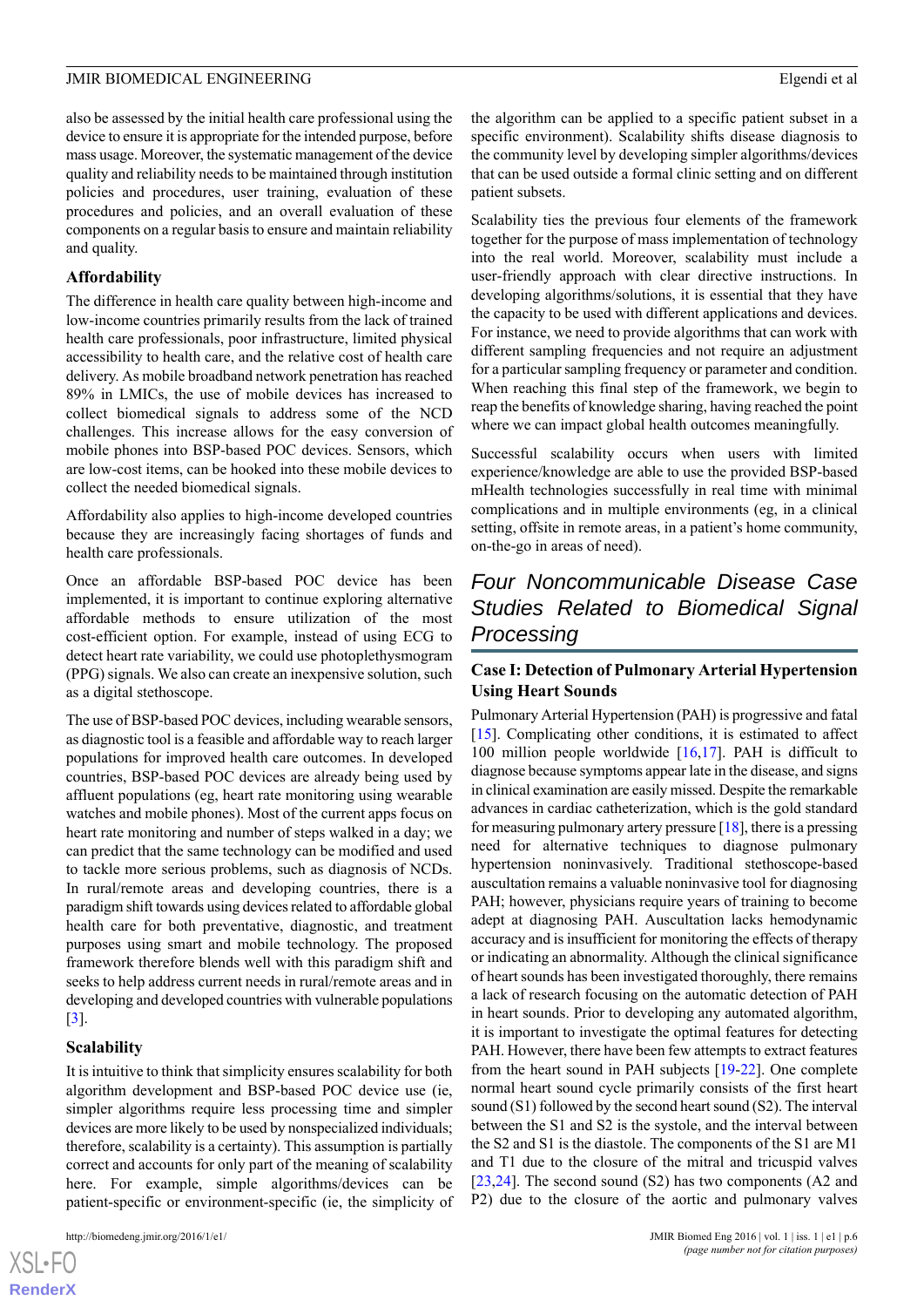[[23,](#page-11-8)[24\]](#page-11-9). It is well known that the A2-P2 interval increases during inspiration in PAH; meanwhile, during expiration, this interval decreases [\[24](#page-11-9),[25\]](#page-11-10). However, measuring the A2-P2 interval is not easy because of their relatively short duration and their significant overlap with each other in the time domain [\[22](#page-11-7)]. The relative intensities of A2 and P2 in PAH have been well studied [[19](#page-11-6)[,26](#page-11-11)]; specifically, Sutton et al  $[19]$  $[19]$  found that the A2 was less than the P2 in all PAH subjects. However, this feature has not been validated statistically for developing algorithms to detect PAH.

# *Simplicity*

Catheterization is the gold standard for diagnosing PAH; however, it is a very complex, risky, and costly operation, requiring a highly expert clinician. The diagnosis process can be simplified by using the digital stethoscope (noninvasive method) instead of catheterization (invasive method).

In the past, clinicians have also used standard stethoscopes to diagnose PAH; however, this method faces limitations in detecting PAH. With current advances in science and technology, we now have digital stethoscopes that can be used to detect PAH by using machine-learning algorithms that support clinicians in their decision making.

# *Mining*

It is necessary to filter heart sounds while preserving the waveforms of the S1 and S2 heart sounds [[11](#page-10-10)]. In the literature, wavelet-based Shannon energy was the most-used method for emphasizing the S1 and S2 [\[11\]](#page-10-10). This method emphasizes medium-intensity signals and attenuates the effect of low-energy signals much more than that of high-intensity signals. Liang et al [\[27](#page-11-12)] first recommended the use of Shannon energy after comparing its performance to the Shannon entropy, absolute value, and energy on heart sounds.

Kumar et al  $[28]$  $[28]$  tried to improve Method I by introducing multiple wavelet coefficients and a duration-based threshold. Wang et al [\[29](#page-11-14)] found that Method I was sensitive to noise and heart murmurs, which easily leads to false segmentation. Therefore, they investigated different wavelet features and introduced a higher-order Shannon energy, specifically third order, to emphasize the S1 and S2 and to suppress the noise and murmurs.

Another mining method that can be used is based on the sequential wavelet analysis introduced by Zhong and Scalzo [[30\]](#page-11-15). They developed algorithms based on the Daubechies db5 wavelet, not the db6 used in Methods I, II, and III.

# *Connecting*

Features extracted from heart sounds, such as relative power and sinusoids, have been investigated recently, and the literature has reported on the correlations between them and the detection of PAH [\[31](#page-11-16),[32\]](#page-11-17).

# *Reliability*

[XSL](http://www.w3.org/Style/XSL)•FO **[RenderX](http://www.renderx.com/)**

The algorithm in [[31\]](#page-11-16) used the relative power and achieved an SE of 79% and SP of 77% over 27 subjects (12 males) with a median age of 7 years (range 3 months-19 years) undergoing simultaneous cardiac catheterization. Thirteen subjects had a

mean pulmonary artery pressure (mPAp) <25 mmHg (range 8-24 mmHg). Fourteen subjects had mPAp ≥25 mmHg (range 25-97 mmHg). The results were acceptable.

The algorithm in [[32\]](#page-11-17) used the entropy of the first sinusoid formant and achieved sensitivity of 93% and specificity of 92% over the same data used in  $\left[31\right]$  $\left[31\right]$  $\left[31\right]$ . The results of  $\left[32\right]$  $\left[32\right]$  $\left[32\right]$  were more reliable than the results in [[31\]](#page-11-16).

Note, the data in [\[31](#page-11-16),[32\]](#page-11-17) were collected in clinical settings and analyzed offline on a laptop computer, not a mobile phone. Having said that, these two studies can be considered as proof-of-concept studies for a BSP-based POC implementation.

# *Affordability*

Digital stethoscopes can be quite expensive, costing at least US \$450 per unit in developed countries, and the cost is even higher in LMICs. Making it even more costly is the additional expense of a computer to analyze the heart sounds recorded by the digital stethoscope.

Locally made digital stethoscopes are an inexpensive alternative that are manufactured with available parts. Designing an inexpensive digital stethoscope consists of three components. The first component is the chest piece, which is placed on the skin to capture the heart sounds. The second component is the electret microphone, which records the heart sounds captured by the chest piece. The third component is the transmitter that sends the recorded heart sounds to a device where heart sounds can be visualized and played back for diagnosis. The following are three examples of inexpensive digital stethoscopes:

**1. Hands-free kit, eggcup, and rubber O-ring.** In 2010, Kuan [[33\]](#page-11-18) developed an inexpensive digital stethoscope that can be made for a maximum of US \$40 in low volumes. The first component is a combination of a rubber gasket (US \$1), a soup ladle (US \$1), a plastic folder (US \$1), and a hand towel (US \$1). The second and third components (the electret microphone and the transmitter) are a hands-free headset (ranging from US \$20-\$35 per device), which captures the heart sounds and then transmits them via the headset cable to the mobile phone.

**2. Mobile stethoscope.** Fletcher and Chamberlain [\[34](#page-11-19)] developed a simple mobile stethoscope in 2015 that can be made for a maximum of US \$50 in low volumes. The first component of this system is the chest piece of the traditional nondigital stethoscope (US \$22). The second and third components (the electret microphone and the transmitter) are a hands-free headset (US\$27) that captures and transmits heart sounds to a mobile phone.

**3. Microphone with wireless kit.** In 2012, Sangasoongsong et al [[35\]](#page-11-20) developed a wireless sensor platform that can be made for US \$13 in large volumes. The first and second components of this digital stethoscope are the phonocardiography sensor and its wire (US \$4). About 70% of the unit cost comes from the third component, which consists of a microprocessor (US \$5) and a Zigbee transceiver chip (US \$4).

Creating alternatives to the expensive digital stethoscope to capture heart sounds is a plausible and sustainable solution. Moreover, the development of these inexpensive digital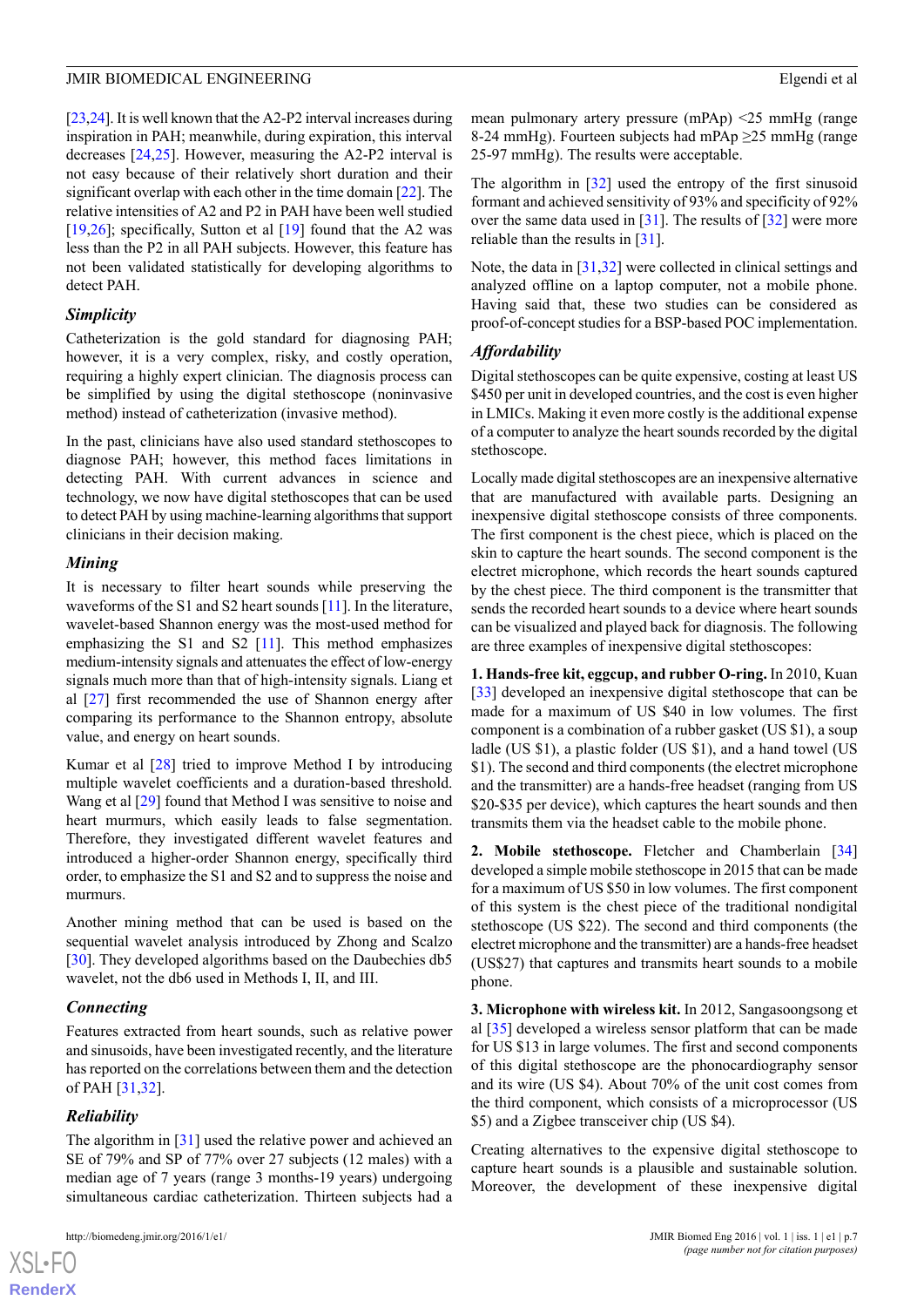stethoscopes utilizes already-existing parts for the devices, making them easily accessible and relatively more affordable.

#### *Scalability*

The digital stethoscope is widely used by clinicians all over the globe. One of the main advantages of the digital stethoscope is that it can be used inside and outside any clinical setting.

In developing a robust algorithm to detect PAH that accompanies the digital stethoscope, there needs to be a graphical user interface that allows clinicians with varying backgrounds and knowledge levels to easily interact with it.

# **Case II: Detection of Heat Stress in a Changing Climate**

According to the Intergovernmental Panel on Climatic Change, accelerated global warming will result from increasing anthropogenic greenhouse gas emissions. Global warming will manifest itself in higher mean ambient temperatures and an increased frequency and intensity of heatwaves [[36\]](#page-11-21). Both factors increase the likelihood of heat stress, defined as the net heat load to which an individual is exposed. Warmer environments limit the gradient for body heat dissipation. Meanwhile, due to the physical nature of their tasks and resultant body heat production, workers in labor-intensive industries are a cohort susceptible to heat stress [[37\]](#page-12-0) due to the impact of global warming [\[38](#page-12-1)]. Sustained heat stress can result in heat illness, with potential for permanent harm and even death [[39\]](#page-12-2). In this regard, worker heat illness is approximately 4-7 times more likely during heatwave periods [\[40](#page-12-3)], and worker injury claims are positively related to ambient temperature [[41\]](#page-12-4).

Given the heat-stress risk profile of labor-intensive workers, screening for heat tolerance [\[42](#page-12-5)] and physiological monitoring during work shifts could be part of the mitigation strategy [[37\]](#page-12-0). The literature identifies two primary physiological heat stress indices during physical activity: body core temperature (BCT) and heart rate (HR). The standard site for BCT assessment is the rectum  $[43]$  $[43]$ ; however, due to the invasive nature of this measurement, alternative sites have been assessed as BCT surrogates. Despite their ease of measurement, forehead, temporal, oral, aural, and axilla temperature do not provide accurate indices of BCT during physical activity [\[44](#page-12-7)]. Therefore, BCT assessment remains problematic in most occupational settings.

Heart rate measurement, on the other hand, is less complex and provides insight into heat stress due to significantly higher HR during both seated rest [\[45](#page-12-8)[,46](#page-12-9)] and standardized physical activity in hotter climates [[47\]](#page-12-10). Higher HRs are attributed to the aforementioned narrow body heat dissipation gradient in hotter climates, with the resultant increase in BCT and skin temperature triggering augmented blood flow to the cutaneous circuit in order to permit greater heat dissipation [\[48](#page-12-11)]. In turn, stroke volume―the amount of blood pumped by the heart per beat―decreases and requires a compensatory HR increase in an attempt to maintain cardiac output [\[49](#page-12-12)]. Higher HRs in the heat also may reflect the perfusion of warmer blood on the sinoatrial node [[50\]](#page-12-13). Part of the HR increase from rest values is achieved through a significant reduction in parasympathetic tone, reflected in heart rate variability (HRV) analysis as reduced

[XSL](http://www.w3.org/Style/XSL)•FO **[RenderX](http://www.renderx.com/)** root mean square of the differences of successive differences. Hence, HRV indices have been proposed as objective indicators of heat stress [[46](#page-12-9)]. Application of BCT-based and HRV-based heat stress indices can be problematic owing to the invasiveness of BCT assessment. Meanwhile, calculating HRV typically requires long, recorded electrocardiogram signals. Therefore, there remains a need for a simple, noninvasive, in-the-field method to assess heat stress. Such a method would allow monitoring of workers during their shifts to prevent heat stress symptoms and ultimately, heat-related illnesses and deaths.

#### *Simplicity*

Diagnostic tests to predict individuals susceptible to heat stress include assessment of maximal aerobic power and/or heat tolerance in controlled settings [[42,](#page-12-5)[51](#page-12-14)]. These tests require specialized equipment and a controlled climate while inducing high levels of physiological strain. Physiological monitoring of BCT and HRV also can require specialized equipment; they may suffer from invasiveness of measurement and complex analysis, respectively.

Alternatively, PPG signal collection is a simple-to-measure and noninvasive test that can be conducted on a fingertip during scheduled breaks at work. Recent improvements in wearable sensor technology allow for the continuous measurement of PPG for the purpose of measuring HR. Information derived from the PPG signal can be analyzed to provide additional insight into physiological strain, heat stress, and autonomic arousal. While HRV standards of heat stress have yet to be developed, heat stress analysis techniques have been determined [[52\]](#page-12-15).

#### *Mining*

The bandpass filter is used as an essential mining step that preserves the saliency of the systolic and diastolic waves as well as the dicrotic notch. Researchers have recommended a zero-phase second-order Butterworth filter, with bandpass 0.5-8 Hz, to remove the baseline wander and high frequencies [[53\]](#page-12-16).

Recent investigations to detect systolic peaks in PPG signals measured after exercise reflected challenges due to motion artifacts, sweat, and nonstationary effects [\[53](#page-12-16)]. Studies have examined several filters and algorithms to analyze the PPG wave contour; however, they continue to lack accuracy and reproducibility [[54\]](#page-12-17). As a result of these challenges, researchers have started to apply the second derivative to emphasize and easily quantify the delicate changes in the PPG contour [[55\]](#page-12-18). For these reasons, a second derivative is used to improve the mining and increase accuracy.

#### *Connecting*

There has been a recent attempt to connect PPG features to the effect of heat stress while investigating global warming [[52\]](#page-12-15). We have examined existing PPG features used in the literature to diagnose different diseases, such as the *b/a* index, the amplitude of the *a* wave, and the amplitude of the *b* wave in the acceleration photoplethysmogram (APG). Furthermore, we tested new features to determine the optimal PPG feature for heat stress detection, such as the energy of the *aa* area, the energy of the *ab* area, the energy of the *ba* area, and the slope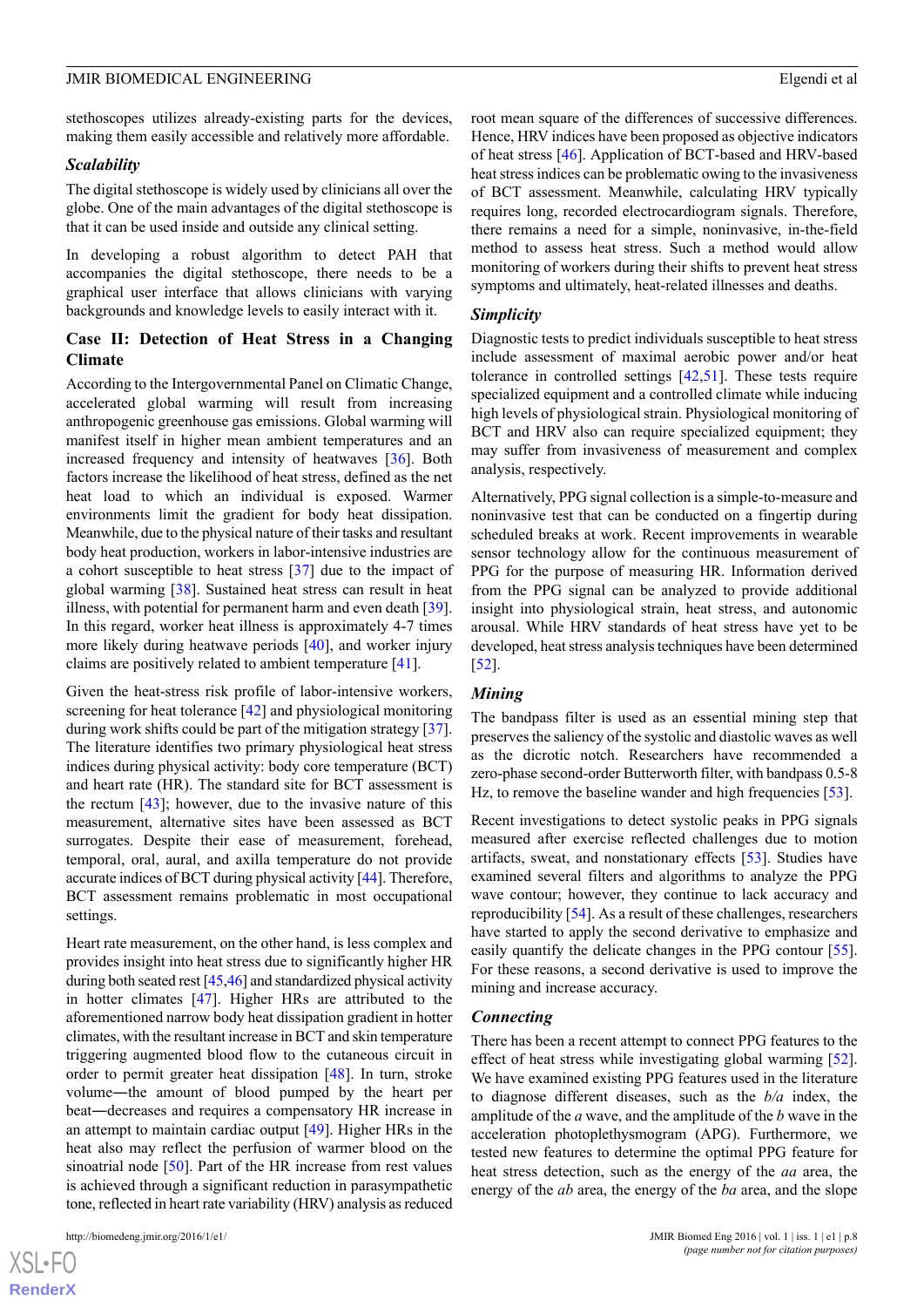of the *ab* segment. In total, we tested 14 time-domain features—seven features extracted from the PPG signals and seven features extracted from the APG signals [[52\]](#page-12-15).

# *Reliability*

The algorithm in [[52\]](#page-12-15) used the combination of entropy and HRV index and achieved a sensitivity of 95% and positive predictivity of 90.48% on 40 healthy, heat-acclimatized emergency responders (30 males and 10 females) with a median age of 34 years. The participants were normotensive (mean systolic blood pressure of 129.3 mmHg, range 110-165 mmHg) and had no known cardiovascular, neurological, or respiratory disease. The range of systolic blood pressure exceeds the usual normotensive range. The results were considered reliable and more robust against the existing method.

Note, the data in [\[52](#page-12-15)] were collected in the in Australia as part of the National Critical Care and Trauma Response Centre project to assess the physiological and perceptual responses of emergency responders to simulated chemical, biological, and radiological incidents in tropical environmental conditions to compare the efficacy of various cooling methods.

The PPG signals were collected in a very noisy setting and were analyzed offline on a laptop computer, not a mobile phone. Given the challenging environment, the work is considered promising for BSP-based POC implementation.

# *Affordability*

Current PPG devices in developing countries are quite costly at around US \$300 per unit [[56\]](#page-12-19). An affordable alternative solution is converting a mobile phone into a BSP-based POC device. The comparative cost for a mobile phone in some developing countries is approximately US \$15, and the addition of the PPG costs approximately only US \$3 more. Clearly, the option of using the mobile phone is very promising in terms of affordability when compared to stand-alone PPG devices.

# *Scalability*

In the developed world, the use of the PPG signal for anesthesia monitoring during surgery has been the standard of care for more than 20 years. The WHO is now leading the Global Pulse Oximetry Project, which aims to make the PPG component available in every operating room in the world [[57\]](#page-12-20).

A minimum amount of knowledge is needed to use the device as the PPG probe is very intuitive. The user simply places the clip on the patient's finger to collect the PPG signal. The software will show the PPG signal in real time along with the automatic diagnosis.

# **Case III: Predict Adverse Outcomes Related to Hypertension and Preeclampsia**

Preeclampsia (PE) is a disorder of pregnancy characterized by high blood pressure and proteinuria. It affects approximately 3-8% of all pregnancies worldwide and accounts for 18.5% of maternal deaths each year [[58\]](#page-12-21). Although PE threatens the lives of pregnant women around the world, the burden is disproportionately felt in LMICs, where it is believed that 99% of the estimated 70,000-80,000 annual maternal and 500,000 annual perinatal PE-related deaths occur [[59\]](#page-12-22).

#### http://biomedeng.jmir.org/2016/1/e1/ JMIR Biomed Eng 2016 | vol. 1 | iss. 1 | e1 | p.9

#### *Simplicity*

To diagnosis preeclampsia, both hypertension and proteinuria must be present [[60\]](#page-12-23). Therefore, there is a need for two items. First, a blood pressure cuff is needed to check if blood pressure is  $\geq$ 140 mm Hg (systolic), or  $\geq$ 90 mm Hg (diastolic) after 20 weeks of gestation in a woman with previously normal blood pressure. The second component is a urine test to check if proteinuria is  $\geq 0.3$  g of protein in a 24-hour urine collection [[60\]](#page-12-23). These two tests are usually unavailable in developing countries; therefore, there is a need to improve (or replace) current PE diagnosis with a simple method, such as PPG signals.

Oxygen saturation (SpO2) is related to hypertension  $[61]$  $[61]$ , and therefore, the use of pulse oximeter can be a simpler way to improve the diagnosis/detection of PE and its related complications.

# *Mining*

This mining step is similar to the mining step discussed in Case II.

#### *Connecting*

Oxygen saturation (SpO2) is related to hypertension  $[61]$  $[61]$ ; therefore, we use it to calculate the risk prediction index. The light transmitted from the light-emitting diode (LED) in the PPG probe can be detected on the same side (reflectance mode) or on the other side (transmittance mode) of the tissue by a photodetector. The output from the photodetector is converted into a voltage and then further processed producing PPG [[62\]](#page-13-0). The signal can be divided into a pulsatile (alternating current [ac]) and a relatively constant (direct current [dc]) PPG component. The SpO2 then is calculated using the ratios of the ac and dc components of the red and infrared PPG signals along with a calibration curve  $[63]$  $[63]$ . The SpO2 values then are calculated every 10 seconds ac, and the dc PPG amplitudes are determined using the empirically calibrated equation [[63](#page-13-1)[,64](#page-13-2)].

# *Reliability*

Recently, the use of SpO2 has been tested as part of the miniPIERS prediction model [\[65](#page-13-3)] in a proof-of-concept study including a cohort of 726 women (118 of whom had adverse pregnancy outcomes) in South Africa and Pakistan. These women were admitted into hospitals with suspected or confirmed PE (ie, with any hypertensive disorder of pregnancy). Interestingly, the preliminary results showed that adding oxygen saturation derived from the PPG signals improved prediction accuracy from 81% to 84% [[61\]](#page-12-24).

The PPG signals were collected using a mobile phone with a real-time analysis capability and can be viewed as a real-world practical implementation for BSP-based POC devices.

# *Affordability*

The affordability step is similar to the affordability step discussed in Case II.

# *Scalability*

The scalability step is similar to the scalability step discussed in Case II.

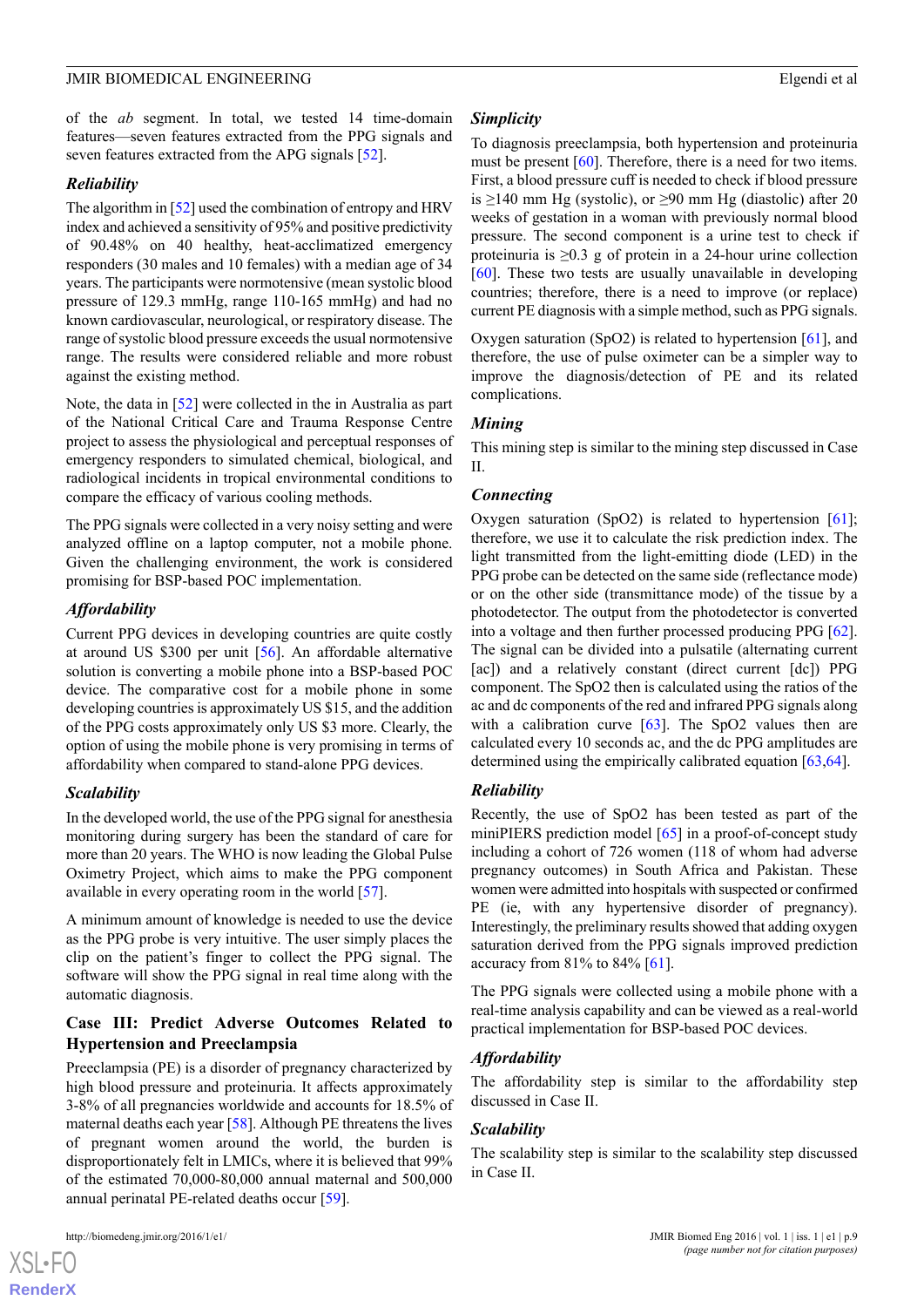#### **Case IV: Early Detection of Alzheimer's Disease**

Alzheimer's disease (AD) is the most common form of dementia, eventually leading to death. AD is one of the most costly diseases worldwide; the health care cost associated with the disease is estimated to have been US \$604 billion in 2010  $[66,67]$  $[66,67]$  $[66,67]$  $[66,67]$ . As the world population ages, we truly face a looming global epidemic with AD. Epidemiological studies indicate that the number of AD cases will nearly double every 20 years, to 65.7 million in 2030 and 115.4 million in 2050, affecting 1 in 85 people globally [[68\]](#page-13-6). With this in mind, it becomes clear that AD is a global problem with a dramatic impact on the health of the population. New approaches need to be considered in terms of prevention, diagnosis, and treatment.

# *Simplicity*

Researchers have put forward EEG as a potential low-cost diagnostic tool in the early stages of AD. Compared to other systems like functional magnetic resonance imaging or positron emission tomography, EEG systems are simple, easy to use, and cost efficient.

Until now, most technological solutions addressing AD have focused on the satisfaction of a specific need, such as position tracking, memory and skill enhancement, and daily needs reminders [[69](#page-13-7)[,70](#page-13-8)]. Neural feedback may improve the user's (or patient's) ability to control brain activity, help with the diagnosis of medical conditions, and assist in the rehabilitation of neurological or psychiatric disorders. Several psychological and medical studies have confirmed that neurofeedback activity is enjoyable, stimulating, and potentially healing. Neurofeedback is generated from the EEG signals of AD patients and healthy subjects. The auditory and visual representations of AD EEG differ substantially from healthy EEGs, potentially yielding novel diagnostic tools. Moreover, such alternative representations of AD EEG are natural and intuitive, making them easily accessible to laypeople (AD patients and family members) while providing insight into the abnormal brainwaves associated with AD.

Researchers recently developed a simple neurofeedback methodology that uses real-time collection of EEG signals with a wireless EEG headset, specifically the Emotiv EPOC wireless headset, with a sampling frequency of 128 Hz. The headset has 14 data-collecting electrodes and two reference electrodes. The electrodes are placed at 10-20 locations, AF3/4, F3/4, FC5/6, F7/8, T7/8, P7/8, and O1/2. The BCI2000 software package [[71\]](#page-13-9) was used to interface with the Emotiv EPOC wireless headset. The headset transmits encrypted data wirelessly to a laptop computer.

# *Mining*

Low-cost EEG headsets, such as Emotiv (14 electrodes) and OpenBCI (16 electrodes) were originally designed for entertainment purposes (eg, video games) [[72\]](#page-13-10); however, these devices seem to be prone to various artifacts, such as eye blinking, ECG, electromyogram (EMG), body movements, and power sources. These artifacts easily obscure the EEG signal and make analysis difficult. Currently, a study has been proposed to combine the gyroscope with EEG signals to optimally remove

artifacts from EEG signals collected using wireless EEG headsets [\[73](#page-13-11)].

EEG signals are corrupted by noise and artifacts: 50/60 Hz powerline interference, motion, eye-blinking artifacts, EMG signals from muscles, and artifacts due to changes in the electrode-skin interface [[74\]](#page-13-12). The gamma range (30-100 Hz) has a particularly low signal-to-noise ratio, and researchers exclude it from further analysis. Therefore, the frequency range of investigation is 4-30 Hz [\[75](#page-13-13)].

#### *Connecting*

The literature has reported a strong relationship between the slowing of EEG and AD. The results presented in [\[12](#page-10-11)] demonstrate that relative power, specifically within the 4-10 Hz band, holds discriminative features to detect AD.

Researchers consistently found and confirmed that AD is associated with the slowing of EEG (frequency reduction in the power spectrum density) [[12\]](#page-10-11). There is also a reduced overall synchrony [\[76](#page-13-14)] between EEG leads when compared to healthy subjects.

Connecting the relative power features with the classification of AD using sonification is proposed in  $[13]$  $[13]$ . The system computes the relative power features (f1, f2, f3) in three nonoverlapping frequency bands (4-10 Hz, 10-20 Hz, and 20-30 Hz).

The EEG sonification system then generates melody notes from the computed values depending on whether the values are above or below a predetermined threshold. To prove the concept, we used notes from only one octave (MIDI Octave -1) with the pentatonic scale (five notes per octave), and the study was limited to only one instrument (acoustic bass). Obviously, it is possible to incorporate additional musical instruments and multiple octaves. However, the extracted sound easily becomes cacophonic and difficult to parse. In the future, there is a need to explore alternative schemes to generate music from EEG relative power and other EEG patterns in the time-frequency domain.

# *Reliability*

As a proof-of-concept study [\[77](#page-13-15)], two databases were used. One contained mild cognitive impairment (MCI) and healthy subjects (patient age 71.9, SD 10.2; healthy subject age 71.7, SD 8.3), and the other contained mild AD and healthy subjects (patient age 77.6, SD 10.0; healthy subject age 69.4, SD 11.5). The use of a single feature achieved a detection rate of 78.33% for the MCI dataset and 97.56% for mild AD. When multiple features were used, the detection rate improved. More specifically, 11 features achieved 95% in the MCI dataset, and four features achieved 100% in the mild AD dataset. The results were very promising and were considered reliable.

The EEG signals were collected in a clinical setting; however, the data analysis was applied in real-time using a portable laptop, not a mobile phone. This work is considered promising for BSP-based POC devices.



 $XSI - F($ **[RenderX](http://www.renderx.com/)**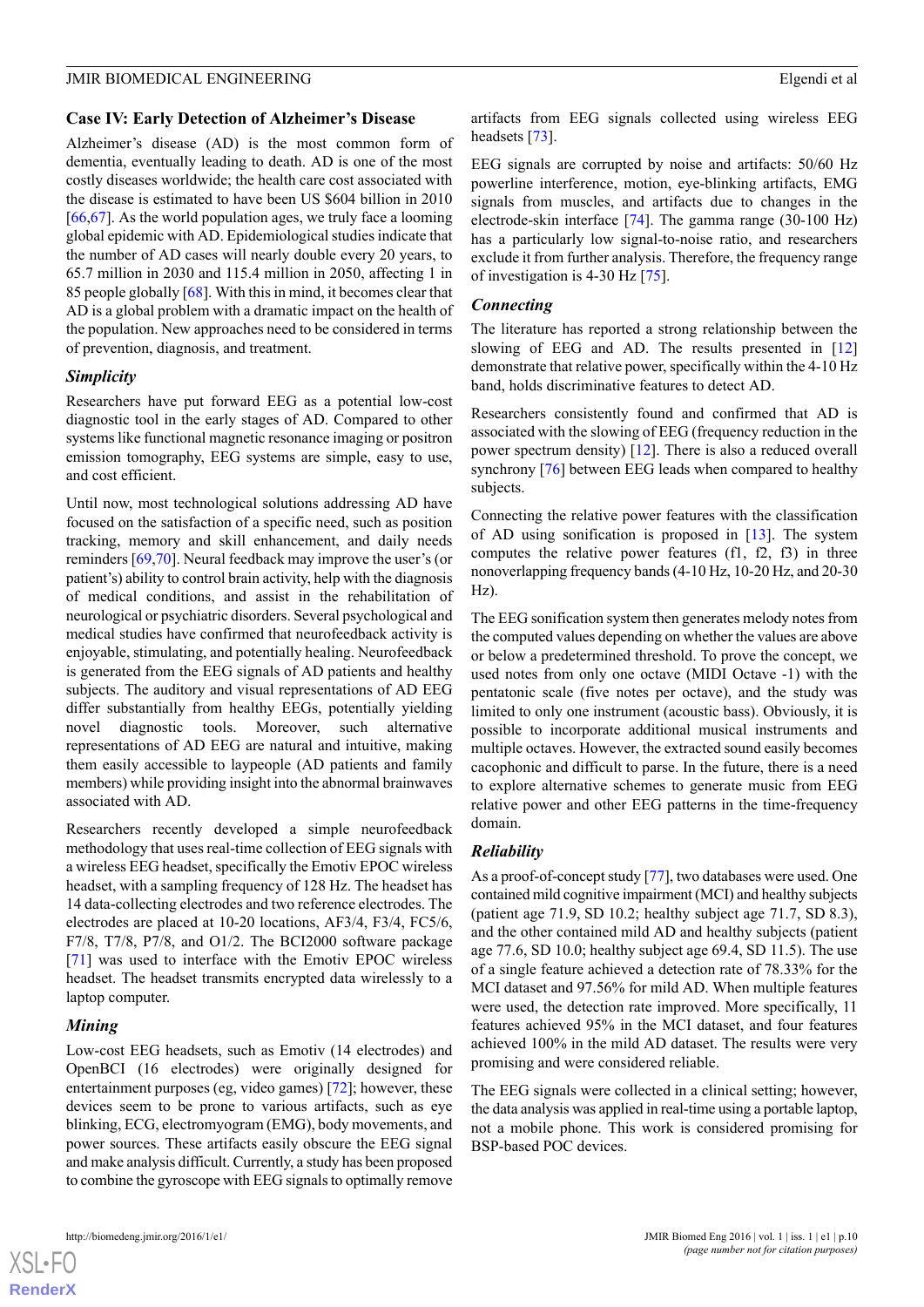# *Affordability*

EEG systems are relatively inexpensive; with suitable signal processing, they may become useful for research and clinical purposes. In developing countries, several EEG headsets are affordable while the computer/phone accompanying the headset is relatively costly.

# *Scalability*

EEG systems are easy to use and commonly utilized by neurologists all over the world. Minimal knowledge is needed to use the EEG device.

# *Conclusion*

Biomedical signals analysis and processing could play a major role in early detection of disease. With the current barriers to accessing health care in LMICs (eg, lack of resources, lack of funding, and environmental factors), advances in technology offer promise based on the proposed BSP-based SMCRAS framework. Moreover, there is a need to find inexpensive alternative tools that are diagnostic and noninvasive, relying on signal processing to reduce the occurrence of death, disease, and disability, particularly in developing countries.

This paper proposes a new framework as a roadmap to biomedical signal analysis and implementation. The six key objectives of the proposed SMCRAS framework are simplicity, mining, connecting, reliability, affordability, and scalability. We have presented and discussed four case studies relevant to biomedical signal analysis and the application of the SMCRAS framework. The proposed framework represents a promising method when considering these six crucial objectives. It may increase our capability to develop BSP-based POC technologies that significantly impact mortality and morbidity rates, especially for those living in LMICs.

# **Acknowledgments**

ME is grateful for the support from Mining for Miracles, BC Children's Hospital Foundation and Women's Health Research Centre of British Columbia, Vancouver, British Columbia, Canada and for funding from the Cardiovascular Medical Research and Education Fund and Stollery Children's Hospital Foundation, Alberta, Canada.

# **Conflicts of Interest**

<span id="page-10-0"></span>None declared.

# <span id="page-10-1"></span>**References**

- <span id="page-10-2"></span>1. World Health Organization. Global status report on noncommunicable diseases 2014. 2014. URL: [http://apps.who.int/iris/](http://apps.who.int/iris/bitstream/10665/148114/1/9789241564854_eng.pdf) [bitstream/10665/148114/1/9789241564854\\_eng.pdf](http://apps.who.int/iris/bitstream/10665/148114/1/9789241564854_eng.pdf) [accessed 2016-10-11] [\[WebCite Cache ID 6lBPfdfFf\]](http://www.webcitation.org/6lBPfdfFf)
- 2. LeDuc P, Agaba M, Cheng CM, Gracio J, Guzman A, Middelberg A. Beyond disease, how biomedical engineering can improve global health. Sci Transl Med 2014 Dec 10;6(266):266fs48. [doi: [10.1126/scitranslmed.3009067\]](http://dx.doi.org/10.1126/scitranslmed.3009067) [Medline: [25504880](http://www.ncbi.nlm.nih.gov/entrez/query.fcgi?cmd=Retrieve&db=PubMed&list_uids=25504880&dopt=Abstract)]
- <span id="page-10-4"></span><span id="page-10-3"></span>3. Dhawan AP, Heetderks WJ, Pavel M, Acharya S, Akay M, Mairal A, et al. Current and Future Challenges in Point-of-Care Technologies: A Paradigm-Shift in Affordable Global Healthcare With Personalized and Preventive Medicine. IEEE J Transl Eng Health Med 2015;3:2800110 [[FREE Full text](http://europepmc.org/abstract/MED/27170902)] [doi: [10.1109/JTEHM.2015.2400919](http://dx.doi.org/10.1109/JTEHM.2015.2400919)] [Medline: [27170902](http://www.ncbi.nlm.nih.gov/entrez/query.fcgi?cmd=Retrieve&db=PubMed&list_uids=27170902&dopt=Abstract)]
- <span id="page-10-5"></span>4. Elgendi M, Eskofier B, Dokos S, Abbott D. Revisiting QRS detection methodologies for portable, wearable, battery-operated, and wireless ECG systems. PLoS One 2014;9(1):e84018 [[FREE Full text\]](http://dx.plos.org/10.1371/journal.pone.0084018) [doi: [10.1371/journal.pone.0084018\]](http://dx.doi.org/10.1371/journal.pone.0084018) [Medline: [24409290](http://www.ncbi.nlm.nih.gov/entrez/query.fcgi?cmd=Retrieve&db=PubMed&list_uids=24409290&dopt=Abstract)]
- <span id="page-10-6"></span>5. Elgendi M. Fast QRS detection with an optimized knowledge-based method: evaluation on 11 standard ECG databases. PLoS One 2013;8(9):e73557 [[FREE Full text](http://dx.plos.org/10.1371/journal.pone.0073557)] [doi: [10.1371/journal.pone.0073557](http://dx.doi.org/10.1371/journal.pone.0073557)] [Medline: [24066054](http://www.ncbi.nlm.nih.gov/entrez/query.fcgi?cmd=Retrieve&db=PubMed&list_uids=24066054&dopt=Abstract)]
- <span id="page-10-8"></span><span id="page-10-7"></span>6. Pan J, Tompkins WJ. A real-time QRS detection algorithm. IEEE Trans Biomed Eng 1985 Mar;32(3):230-236. [doi: [10.1109/TBME.1985.325532](http://dx.doi.org/10.1109/TBME.1985.325532)] [Medline: [3997178\]](http://www.ncbi.nlm.nih.gov/entrez/query.fcgi?cmd=Retrieve&db=PubMed&list_uids=3997178&dopt=Abstract)
- <span id="page-10-10"></span><span id="page-10-9"></span>7. Jasemian Y, Arendt-Nielsen L. Evaluation of a realtime, remote monitoring telemedicine system using the Bluetooth protocol and a mobile phone network. J Telemed Telecare 2005;11(5):256-260. [doi: [10.1258/1357633054471911](http://dx.doi.org/10.1258/1357633054471911)] [Medline: [16035969](http://www.ncbi.nlm.nih.gov/entrez/query.fcgi?cmd=Retrieve&db=PubMed&list_uids=16035969&dopt=Abstract)]
- 8. Jurik A, Weaver A. Remote Medical Monitoring. Computer 2008 Apr;41(4):96-99. [doi: [10.1109/MC.2008.133](http://dx.doi.org/10.1109/MC.2008.133)]
- <span id="page-10-11"></span>9. Baig MM, Gholamhosseini H, Connolly MJ. A comprehensive survey of wearable and wireless ECG monitoring systems for older adults. Med Biol Eng Comput 2013 May;51(5):485-495. [doi: [10.1007/s11517-012-1021-6\]](http://dx.doi.org/10.1007/s11517-012-1021-6) [Medline: [23334714](http://www.ncbi.nlm.nih.gov/entrez/query.fcgi?cmd=Retrieve&db=PubMed&list_uids=23334714&dopt=Abstract)]
- 10. Blahut RE. Fast algorithms for signal processing. Cambridge: Cambridge University Press; 2010.
- 11. Elgendi M, Kumar S, Guo L, Rutledge J, Coe JY, Zemp R, et al. Detection of Heart Sounds in Children with and without Pulmonary Arterial Hypertension--Daubechies Wavelets Approach. PLoS One 2015;10(12):e0143146 [[FREE Full text](http://dx.plos.org/10.1371/journal.pone.0143146)] [doi: [10.1371/journal.pone.0143146\]](http://dx.doi.org/10.1371/journal.pone.0143146) [Medline: [26629704\]](http://www.ncbi.nlm.nih.gov/entrez/query.fcgi?cmd=Retrieve&db=PubMed&list_uids=26629704&dopt=Abstract)
- 12. Elgendi M, Vialatte F, Cichocki A, Latchoumane C, Jeong J, Dauwels J. Optimization of EEG frequency bands for improved diagnosis of Alzheimer disease. Conf Proc IEEE Eng Med Biol Soc 2011;2011:6087-6091. [doi: [10.1109/IEMBS.2011.6091504\]](http://dx.doi.org/10.1109/IEMBS.2011.6091504) [Medline: [22255728](http://www.ncbi.nlm.nih.gov/entrez/query.fcgi?cmd=Retrieve&db=PubMed&list_uids=22255728&dopt=Abstract)]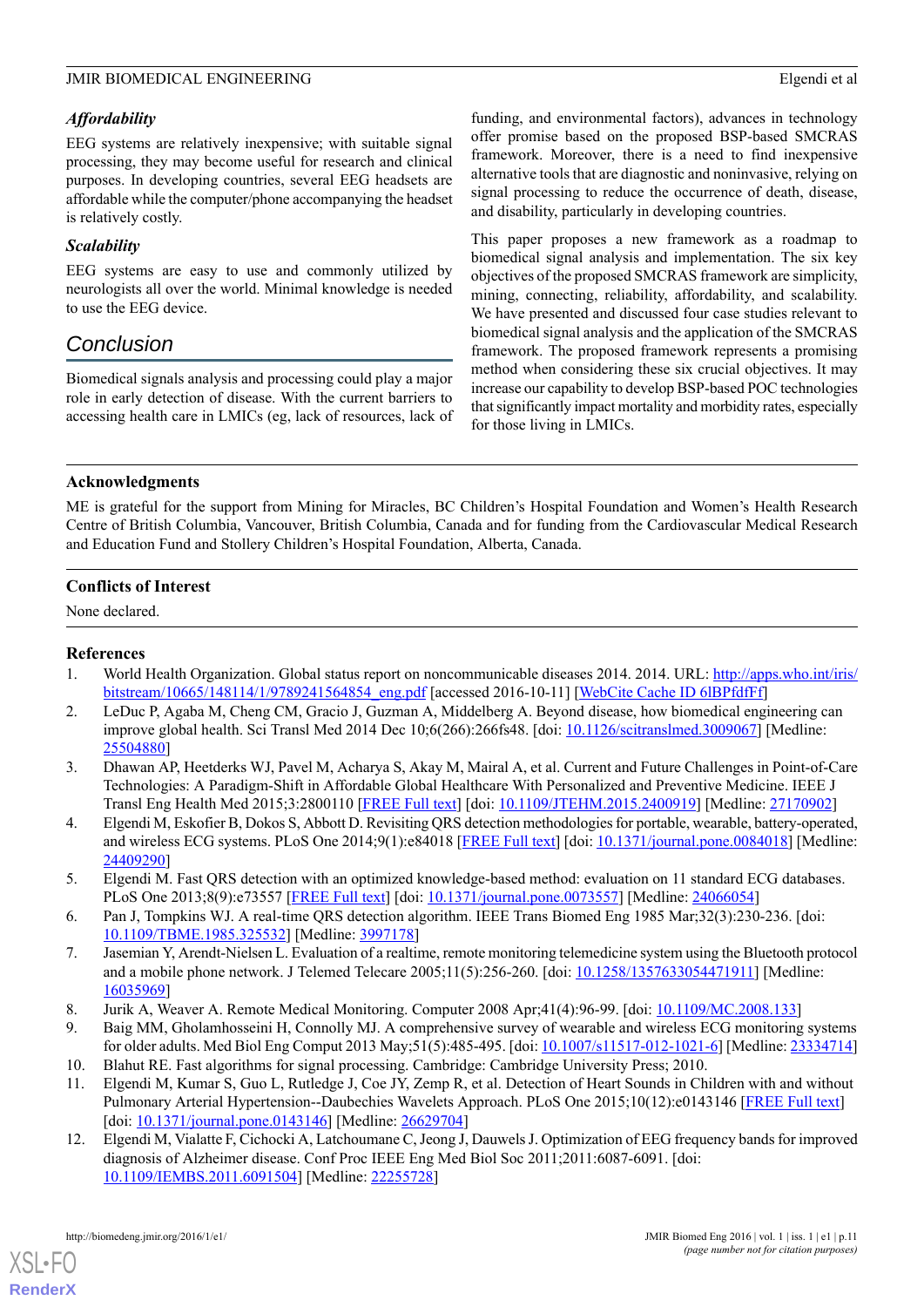- <span id="page-11-0"></span>13. Elgendi M, Dauwels J, Rebsamen B, Shukla R, Putra Y, Gamez J, et al. From auditory and visual to immersive neurofeedback: application to diagnosis of Alzheimer's disease. In: Neural Computation, Neural Devices, and Neural Prosthesis. New York, NY: Springer; 2014:63-97.
- <span id="page-11-1"></span>14. Hanke M, Halchenko YO, Sederberg PB, Olivetti E, Fründ I, Rieger JW, et al. PyMVPA: A Unifying Approach to the Analysis of Neuroscientific Data. Front Neuroinform 2009;3:3 [[FREE Full text](http://dx.doi.org/10.3389/neuro.11.003.2009)] [doi: [10.3389/neuro.11.003.2009\]](http://dx.doi.org/10.3389/neuro.11.003.2009) [Medline: [19212459](http://www.ncbi.nlm.nih.gov/entrez/query.fcgi?cmd=Retrieve&db=PubMed&list_uids=19212459&dopt=Abstract)]
- <span id="page-11-2"></span>15. Humbert M, Sitbon O, Chaouat A, Bertocchi M, Habib G, Gressin V, et al. Survival in patients with idiopathic, familial, and anorexigen-associated pulmonary arterial hypertension in the modern management era. Circulation 2010 Jul 13;122(2):156-163 [[FREE Full text](http://circ.ahajournals.org/cgi/pmidlookup?view=long&pmid=20585011)] [doi: [10.1161/CIRCULATIONAHA.109.911818](http://dx.doi.org/10.1161/CIRCULATIONAHA.109.911818)] [Medline: [20585011\]](http://www.ncbi.nlm.nih.gov/entrez/query.fcgi?cmd=Retrieve&db=PubMed&list_uids=20585011&dopt=Abstract)
- <span id="page-11-4"></span><span id="page-11-3"></span>16. Butrous G, Ghofrani HA, Grimminger F. Pulmonary vascular disease in the developing world. Circulation 2008 Oct 21;118(17):1758-1766 [\[FREE Full text\]](http://circ.ahajournals.org/cgi/pmidlookup?view=long&pmid=18936338) [doi: [10.1161/CIRCULATIONAHA.107.727289](http://dx.doi.org/10.1161/CIRCULATIONAHA.107.727289)] [Medline: [18936338](http://www.ncbi.nlm.nih.gov/entrez/query.fcgi?cmd=Retrieve&db=PubMed&list_uids=18936338&dopt=Abstract)]
- <span id="page-11-5"></span>17. Adatia I, Kothari SS, Feinstein JA. Pulmonary hypertension associated with congenital heart disease: pulmonary vascular disease: the global perspective. Chest 2010 Jun;137(6 Suppl):52S-61S. [doi: [10.1378/chest.09-2861](http://dx.doi.org/10.1378/chest.09-2861)] [Medline: [20522580](http://www.ncbi.nlm.nih.gov/entrez/query.fcgi?cmd=Retrieve&db=PubMed&list_uids=20522580&dopt=Abstract)]
- <span id="page-11-6"></span>18. Mahjoub H, Levy F, Cassol M, Meimoun P, Peltier M, Rusinaru D, et al. Effects of age on pulmonary artery systolic pressure at rest and during exercise in normal adults. Eur J Echocardiogr 2009 Jul;10(5):635-640 [[FREE Full text](http://ehjcimaging.oxfordjournals.org/cgi/pmidlookup?view=long&pmid=19342386)] [doi: [10.1093/ejechocard/jep024](http://dx.doi.org/10.1093/ejechocard/jep024)] [Medline: [19342386\]](http://www.ncbi.nlm.nih.gov/entrez/query.fcgi?cmd=Retrieve&db=PubMed&list_uids=19342386&dopt=Abstract)
- 19. Sutton G, Harris A, Leatham A. Second heart sound in pulmonary hypertension. Br Heart J 1968 Nov;30(6):743-756 [\[FREE](http://heart.bmj.com/cgi/pmidlookup?view=long&pmid=5718984) [Full text](http://heart.bmj.com/cgi/pmidlookup?view=long&pmid=5718984)] [Medline: [5718984\]](http://www.ncbi.nlm.nih.gov/entrez/query.fcgi?cmd=Retrieve&db=PubMed&list_uids=5718984&dopt=Abstract)
- 20. Chen D, Pibarot P, Honos G, Durand LG. Estimation of pulmonary artery pressure by spectral analysis of the second heart sound. Am J Cardiol 1996 Oct 1;78(7):785-789. [Medline: [8857483\]](http://www.ncbi.nlm.nih.gov/entrez/query.fcgi?cmd=Retrieve&db=PubMed&list_uids=8857483&dopt=Abstract)
- <span id="page-11-7"></span>21. Xu J, Durand LG, Pibarot P. A new, simple, and accurate method for non-invasive estimation of pulmonary arterial pressure. Heart 2002 Jul;88(1):76-80 [[FREE Full text](http://heart.bmj.com/cgi/pmidlookup?view=long&pmid=12067952)] [Medline: [12067952\]](http://www.ncbi.nlm.nih.gov/entrez/query.fcgi?cmd=Retrieve&db=PubMed&list_uids=12067952&dopt=Abstract)
- <span id="page-11-9"></span><span id="page-11-8"></span>22. Nigam V, Priemer R. A dynamic method to estimate the time split between the A2 and P2 components of the S2 heart sound. Physiol Meas 2006 Jul;27(7):553-567. [doi: [10.1088/0967-3334/27/7/001](http://dx.doi.org/10.1088/0967-3334/27/7/001)] [Medline: [16705255\]](http://www.ncbi.nlm.nih.gov/entrez/query.fcgi?cmd=Retrieve&db=PubMed&list_uids=16705255&dopt=Abstract)
- <span id="page-11-10"></span>23. Harris AE, Sutton GH, Towers M. Physiological and clinical aspects of cardiac auscultation. London, UK: Medi-Cine Ltd for ICI Pharmaceuticals Division; 1976.
- <span id="page-11-11"></span>24. Shaver JA, Salerni R, Reddy PS. Normal and abnormal heart sounds in cardiac diagnosis. Part I: Systolic sounds. Curr Probl Cardiol 1985 Mar;10(3):1-68. [Medline: [3996020\]](http://www.ncbi.nlm.nih.gov/entrez/query.fcgi?cmd=Retrieve&db=PubMed&list_uids=3996020&dopt=Abstract)
- <span id="page-11-12"></span>25. Xu J, Durand LG, Pibarot P. Nonlinear transient chirp signal modeling of the aortic and pulmonary components of the second heart sound. IEEE Trans Biomed Eng 2000 Oct; 47(10): 1328-1335. [doi: [10.1109/10.871405\]](http://dx.doi.org/10.1109/10.871405) [Medline: [11059167](http://www.ncbi.nlm.nih.gov/entrez/query.fcgi?cmd=Retrieve&db=PubMed&list_uids=11059167&dopt=Abstract)]
- <span id="page-11-13"></span>26. Leatham A, Vogelpoel L. The early systolic sound in dilatation of the pulmonary artery. Br Heart J 1954 Jan;16(1):21-33 [[FREE Full text](http://heart.bmj.com/cgi/pmidlookup?view=long&pmid=13126355)] [Medline: [13126355](http://www.ncbi.nlm.nih.gov/entrez/query.fcgi?cmd=Retrieve&db=PubMed&list_uids=13126355&dopt=Abstract)]
- <span id="page-11-14"></span>27. Liang H, Lukkarinen S, Hartimo I. Heart sound segmentation algorithm based on heart sound envelogram. In: Proc IEEE Comp Cardiol. 1997 Presented at: IEEE Computers in Cardiology; Sep. 7-10, 1997; Lund, Sweden p. 105-108.
- <span id="page-11-15"></span>28. Kumar D, Carvalho P, Antunes M, Henriques J, Eugenio L, Schmidt R, et al. Detection of S1 and S2 heart sounds by high frequency signatures. Conf Proc IEEE Eng Med Biol Soc 2006;1:1410-1416. [doi: [10.1109/IEMBS.2006.260735\]](http://dx.doi.org/10.1109/IEMBS.2006.260735) [Medline: [17946890](http://www.ncbi.nlm.nih.gov/entrez/query.fcgi?cmd=Retrieve&db=PubMed&list_uids=17946890&dopt=Abstract)]
- <span id="page-11-16"></span>29. Wang X, Li Y, Sun C, Liping L. Detection of the first and second heart sound using heart sound energy. 2009 Presented at: International Conference on Biomedical Engineering and Informatics; Oct. 17–19, 2009; Tianjin, China p. 1-4.
- <span id="page-11-17"></span>30. Zhong J, Scalzo F. Automatic heart sound signal analysis with reused multi-scale wavelet transform. International Journal of Engineering and Science 2013;2(50):50-57 [[FREE Full text](http://www.researchinventy.com/papers/v2i7/I027050057.pdf)]
- <span id="page-11-18"></span>31. Elgendi M, Bobhate P, Jain S, Guo L, Rutledge J, Coe Y, et al. Spectral analysis of the heart sounds in children with and without pulmonary artery hypertension. Int J Cardiol 2014 Apr 15;173(1):92-99. [doi: [10.1016/j.ijcard.2014.02.025](http://dx.doi.org/10.1016/j.ijcard.2014.02.025)] [Medline: [24630336](http://www.ncbi.nlm.nih.gov/entrez/query.fcgi?cmd=Retrieve&db=PubMed&list_uids=24630336&dopt=Abstract)]
- <span id="page-11-19"></span>32. Elgendi M, Bobhate P, Jain S, Guo L, Kumar S, Rutledge J, et al. The unique heart sound signature of children with pulmonary artery hypertension. Pulm Circ 2015 Dec;5(4):631-639 [[FREE Full text](http://dx.doi.org/10.1086/683694)] [doi: [10.1086/683694\]](http://dx.doi.org/10.1086/683694) [Medline: [26697170](http://www.ncbi.nlm.nih.gov/entrez/query.fcgi?cmd=Retrieve&db=PubMed&list_uids=26697170&dopt=Abstract)]
- <span id="page-11-20"></span>33. Kuan KL. Massachusetts Institute of Technology. 2010. A framework for automated heart and lung sound analysis using a mobile telemedicine platform URL:<http://dspace.mit.edu/handle/1721.1/62658> [accessed 2016-10-06] [[WebCite Cache](http://www.webcitation.org/6l49TmfCp) [ID 6l49TmfCp](http://www.webcitation.org/6l49TmfCp)]
- <span id="page-11-21"></span>34. Fletcher R, Chamberlain D. MIT News. 2015. D-lab and tata center team wins \$100k vodafone award for mobile stethoscope URL:<http://news.mit.edu/2015/d-lab-tata-center-team-wins-vodafone-award-mobile-stethoscope-0624> [accessed 2016-10-06] [[WebCite Cache ID 6l49d0ycb\]](http://www.webcitation.org/6l49d0ycb)
- 35. Sa-Ngasoongsong A, Kunthong J, Sarangan V, Cai X, Bukkapatnam STS. A low-cost, portable, high-throughput wireless sensor system for phonocardiography applications. Sensors (Basel) 2012;12(8):10851-10870 [[FREE Full text](http://www.mdpi.com/resolver?pii=sensors-12-10851)] [doi: [10.3390/s120810851\]](http://dx.doi.org/10.3390/s120810851) [Medline: [23112633](http://www.ncbi.nlm.nih.gov/entrez/query.fcgi?cmd=Retrieve&db=PubMed&list_uids=23112633&dopt=Abstract)]
- 36. Orlowsky B, Seneviratne S. Global changes in extreme events: regional and seasonal dimension. Climatic Change 2011 Jul 22;110(3-4):669-696. [doi: [10.1007/s10584-011-0122-9](http://dx.doi.org/10.1007/s10584-011-0122-9)]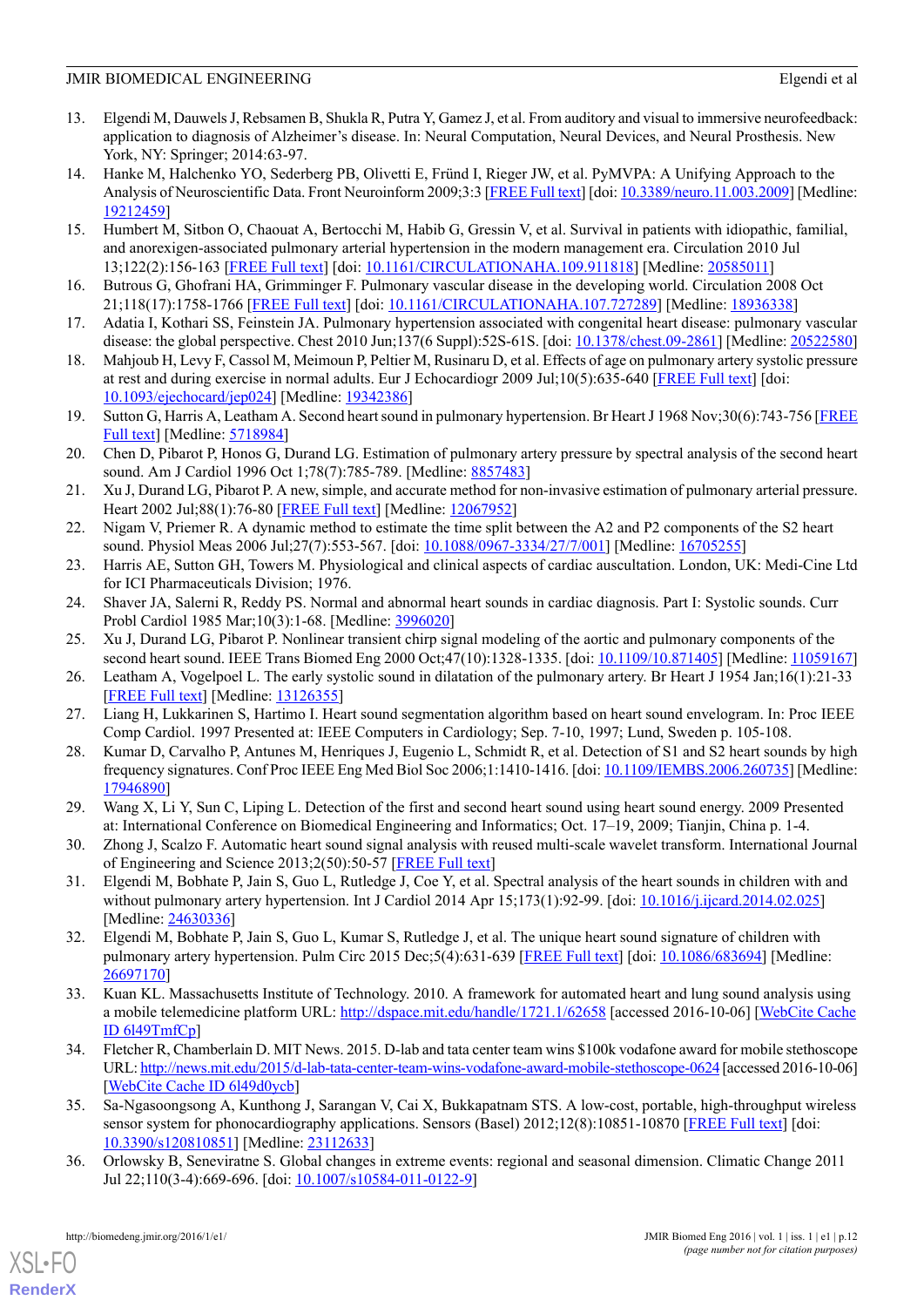- <span id="page-12-0"></span>37. Brearley M. Cooling Methods to Prevent Heat-Related Illness in the Workplace. Workplace Health Saf 2016 Feb;64(2):80. [doi: [10.1177/2165079915613353\]](http://dx.doi.org/10.1177/2165079915613353) [Medline: [26585173](http://www.ncbi.nlm.nih.gov/entrez/query.fcgi?cmd=Retrieve&db=PubMed&list_uids=26585173&dopt=Abstract)]
- <span id="page-12-2"></span><span id="page-12-1"></span>38. Lundgren K, Kuklane K, Gao C, Holmér I. Effects of heat stress on working populations when facing climate change. Ind Health 2013;51(1):3-15 [\[FREE Full text\]](http://joi.jlc.jst.go.jp/DN/JST.JSTAGE/indhealth/2012-0089?from=PubMed) [Medline: [23411752\]](http://www.ncbi.nlm.nih.gov/entrez/query.fcgi?cmd=Retrieve&db=PubMed&list_uids=23411752&dopt=Abstract)
- <span id="page-12-3"></span>39. Carter R, Cheuvront SN, Williams JO, Kolka MA, Stephenson LA, Sawka MN, et al. Epidemiology of hospitalizations and deaths from heat illness in soldiers. Med Sci Sports Exerc 2005 Aug;37(8):1338-1344. [Medline: [16118581\]](http://www.ncbi.nlm.nih.gov/entrez/query.fcgi?cmd=Retrieve&db=PubMed&list_uids=16118581&dopt=Abstract)
- <span id="page-12-4"></span>40. Xiang J, Hansen A, Pisaniello D, Bi P. Extreme heat and occupational heat illnesses in South Australia, 2001-2010. Occup Environ Med 2015 Aug;72(8):580-586. [doi: [10.1136/oemed-2014-102706\]](http://dx.doi.org/10.1136/oemed-2014-102706) [Medline: [26081622\]](http://www.ncbi.nlm.nih.gov/entrez/query.fcgi?cmd=Retrieve&db=PubMed&list_uids=26081622&dopt=Abstract)
- <span id="page-12-5"></span>41. Xiang J, Bi P, Pisaniello D, Hansen A. The impact of heatwaves on workers' health and safety in Adelaide, South Australia. Environ Res 2014 Aug;133:90-95. [doi: [10.1016/j.envres.2014.04.042\]](http://dx.doi.org/10.1016/j.envres.2014.04.042) [Medline: [24906072\]](http://www.ncbi.nlm.nih.gov/entrez/query.fcgi?cmd=Retrieve&db=PubMed&list_uids=24906072&dopt=Abstract)
- <span id="page-12-6"></span>42. Moran DS, Erlich T, Epstein Y. The heat tolerance test: an efficient screening tool for evaluating susceptibility to heat. J Sport Rehabil 2007 Aug;16(3):215-221. [Medline: [17923727](http://www.ncbi.nlm.nih.gov/entrez/query.fcgi?cmd=Retrieve&db=PubMed&list_uids=17923727&dopt=Abstract)]
- <span id="page-12-7"></span>43. Binkley HM, Beckett J, Casa DJ, Kleiner DM, Plummer PE. National Athletic Trainers' Association Position Statement: Exertional Heat Illnesses. J Athl Train 2002 Sep;37(3):329-343 [[FREE Full text](http://europepmc.org/abstract/MED/12937591)] [Medline: [12937591\]](http://www.ncbi.nlm.nih.gov/entrez/query.fcgi?cmd=Retrieve&db=PubMed&list_uids=12937591&dopt=Abstract)
- <span id="page-12-8"></span>44. Casa DJ, Becker SM, Ganio MS, Brown CM, Yeargin SW, Roti MW, et al. Validity of devices that assess body temperature during outdoor exercise in the heat. J Athl Train 2007;42(3):333-342 [\[FREE Full text\]](http://europepmc.org/abstract/MED/18059987) [Medline: [18059987\]](http://www.ncbi.nlm.nih.gov/entrez/query.fcgi?cmd=Retrieve&db=PubMed&list_uids=18059987&dopt=Abstract)
- <span id="page-12-9"></span>45. Bruce-Low SS, Cotterrell D, Jones GE. Heart rate variability during high ambient heat exposure. Aviat Space Environ Med 2006 Sep;77(9):915-920. [Medline: [16964740](http://www.ncbi.nlm.nih.gov/entrez/query.fcgi?cmd=Retrieve&db=PubMed&list_uids=16964740&dopt=Abstract)]
- <span id="page-12-10"></span>46. Yamamoto S, Iwamoto M, Inoue M, Harada N. Evaluation of the effect of heat exposure on the autonomic nervous system by heart rate variability and urinary catecholamines. J Occup Health 2007 May;49(3):199-204 [\[FREE Full text\]](http://joi.jlc.jst.go.jp/JST.JSTAGE/joh/49.199?from=PubMed) [Medline: [17575400](http://www.ncbi.nlm.nih.gov/entrez/query.fcgi?cmd=Retrieve&db=PubMed&list_uids=17575400&dopt=Abstract)]
- <span id="page-12-12"></span><span id="page-12-11"></span>47. Galloway SD, Maughan RJ. Effects of ambient temperature on the capacity to perform prolonged cycle exercise in man. Med Sci Sports Exerc 1997 Sep;29(9):1240-1249. [Medline: [9309637](http://www.ncbi.nlm.nih.gov/entrez/query.fcgi?cmd=Retrieve&db=PubMed&list_uids=9309637&dopt=Abstract)]
- 48. Crandall CG, Johnson JM, Convertino VA, Raven PB, Engelke KA. Altered thermoregulatory responses after 15 days of head-down tilt. J Appl Physiol (1985) 1994 Oct;77(4):1863-1867. [Medline: [7836211](http://www.ncbi.nlm.nih.gov/entrez/query.fcgi?cmd=Retrieve&db=PubMed&list_uids=7836211&dopt=Abstract)]
- <span id="page-12-14"></span><span id="page-12-13"></span>49. Rowell LB, Marx HJ, Bruce RA, Conn RD, Kusumi F. Reductions in cardiac output, central blood volume, and stroke volume with thermal stress in normal men during exercise. J Clin Invest 1966 Nov;45(11):1801-1816 [[FREE Full text](http://europepmc.org/abstract/MED/5926447)] [doi: [10.1172/JCI105484\]](http://dx.doi.org/10.1172/JCI105484) [Medline: [5926447](http://www.ncbi.nlm.nih.gov/entrez/query.fcgi?cmd=Retrieve&db=PubMed&list_uids=5926447&dopt=Abstract)]
- 50. Rubin SA. Core temperature regulation of heart rate during exercise in humans. J Appl Physiol (1985) 1987 May;62(5):1997-2002. [Medline: [3597272](http://www.ncbi.nlm.nih.gov/entrez/query.fcgi?cmd=Retrieve&db=PubMed&list_uids=3597272&dopt=Abstract)]
- <span id="page-12-15"></span>51. Lisman P, Kazman JB, O'Connor FG, Heled Y, Deuster PA. Heat tolerance testing: association between heat intolerance and anthropometric and fitness measurements. Mil Med 2014 Nov;179(11):1339-1346. [doi: [10.7205/MILMED-D-14-00169\]](http://dx.doi.org/10.7205/MILMED-D-14-00169) [Medline: [25373064](http://www.ncbi.nlm.nih.gov/entrez/query.fcgi?cmd=Retrieve&db=PubMed&list_uids=25373064&dopt=Abstract)]
- <span id="page-12-16"></span>52. Elgendi M, Norton I, Brearley M, Fletcher R, Abbott D, Lovell NH, et al. Towards Investigating Global Warming Impact on Human Health Using Derivatives of Photoplethysmogram Signals. Int J Environ Res Public Health 2015 Oct;12(10):12776-12791 [\[FREE Full text\]](http://www.mdpi.com/resolver?pii=ijerph121012776) [doi: [10.3390/ijerph121012776\]](http://dx.doi.org/10.3390/ijerph121012776) [Medline: [26473907](http://www.ncbi.nlm.nih.gov/entrez/query.fcgi?cmd=Retrieve&db=PubMed&list_uids=26473907&dopt=Abstract)]
- <span id="page-12-18"></span><span id="page-12-17"></span>53. Elgendi M, Norton I, Brearley M, Abbott D, Schuurmans D. Systolic peak detection in acceleration photoplethysmograms measured from emergency responders in tropical conditions. PLoS One 2013;8(10):e76585 [\[FREE Full text\]](http://dx.plos.org/10.1371/journal.pone.0076585) [doi: [10.1371/journal.pone.0076585\]](http://dx.doi.org/10.1371/journal.pone.0076585) [Medline: [24167546](http://www.ncbi.nlm.nih.gov/entrez/query.fcgi?cmd=Retrieve&db=PubMed&list_uids=24167546&dopt=Abstract)]
- <span id="page-12-20"></span><span id="page-12-19"></span>54. Tamura T, Maeda Y, Sekine M, Yoshida M. Wearable Photoplethysmographic Sensors—Past and Present. Electronics 2014 Apr 23;3(2):282-302. [doi: [10.3390/electronics3020282](http://dx.doi.org/10.3390/electronics3020282)]
- 55. Seki H. Classification of wave contour by first and second derivative of plethysmogram (in Japanese). Pulse Wave 1977;7(42):42-50.
- <span id="page-12-21"></span>56. Edwards J. Taking the pulse of pulse oximetry in Africa. CMAJ 2012 Mar 20;184(5):E244-E245 [\[FREE Full text\]](http://www.cmaj.ca/cgi/pmidlookup?view=long&pmid=22353586) [doi: [10.1503/cmaj.109-4121](http://dx.doi.org/10.1503/cmaj.109-4121)] [Medline: [22353586\]](http://www.ncbi.nlm.nih.gov/entrez/query.fcgi?cmd=Retrieve&db=PubMed&list_uids=22353586&dopt=Abstract)
- <span id="page-12-22"></span>57. Kwok AC, Funk LM, Baltaga R, Lipsitz SR, Merry AF, Dziekan G, et al. Implementation of the World Health Organization surgical safety checklist, including introduction of pulse oximetry, in a resource-limited setting. Ann Surg 2013 Apr;257(4):633-639. [doi: [10.1097/SLA.0b013e3182777fa4\]](http://dx.doi.org/10.1097/SLA.0b013e3182777fa4) [Medline: [23207242\]](http://www.ncbi.nlm.nih.gov/entrez/query.fcgi?cmd=Retrieve&db=PubMed&list_uids=23207242&dopt=Abstract)
- <span id="page-12-24"></span><span id="page-12-23"></span>58. Lozano R, Naghavi M, Foreman K, Lim S, Shibuya K, Aboyans V, de Vaccaro Karen Courville, Des Jarlais Don C, et al. Global and regional mortality from 235 causes of death for 20 age groups in 1990 and 2010: a systematic analysis for the Global Burden of Disease Study 2010. Lancet 2012 Dec 15;380(9859):2095-2128. [doi: [10.1016/S0140-6736\(12\)61728-0](http://dx.doi.org/10.1016/S0140-6736(12)61728-0)] [Medline: [23245604](http://www.ncbi.nlm.nih.gov/entrez/query.fcgi?cmd=Retrieve&db=PubMed&list_uids=23245604&dopt=Abstract)]
- 59. Hutcheon JA, Lisonkova S, Joseph KS. Epidemiology of pre-eclampsia and the other hypertensive disorders of pregnancy. Best Pract Res Clin Obstet Gynaecol 2011 Aug;25(4):391-403. [doi: [10.1016/j.bpobgyn.2011.01.006](http://dx.doi.org/10.1016/j.bpobgyn.2011.01.006)] [Medline: [21333604\]](http://www.ncbi.nlm.nih.gov/entrez/query.fcgi?cmd=Retrieve&db=PubMed&list_uids=21333604&dopt=Abstract)
- 60. Wagner LK. Diagnosis and management of preeclampsia. Am Fam Physician 2004 Dec 15;70(12):2317-2324 [[FREE Full](http://www.aafp.org/link_out?pmid=15617295) [text\]](http://www.aafp.org/link_out?pmid=15617295) [Medline: [15617295](http://www.ncbi.nlm.nih.gov/entrez/query.fcgi?cmd=Retrieve&db=PubMed&list_uids=15617295&dopt=Abstract)]
- 61. Payne BA, Hutcheon JA, Dunsmuir D, Cloete G, Dumont G, Hall D, et al. Assessing the incremental value of blood oxygen saturation (SpO(2)) in the miniPIERS (Pre-eclampsia Integrated Estimate of RiSk) Risk Prediction Model. J Obstet Gynaecol Can 2015 Jan;37(1):16-24. [Medline: [25764032](http://www.ncbi.nlm.nih.gov/entrez/query.fcgi?cmd=Retrieve&db=PubMed&list_uids=25764032&dopt=Abstract)]

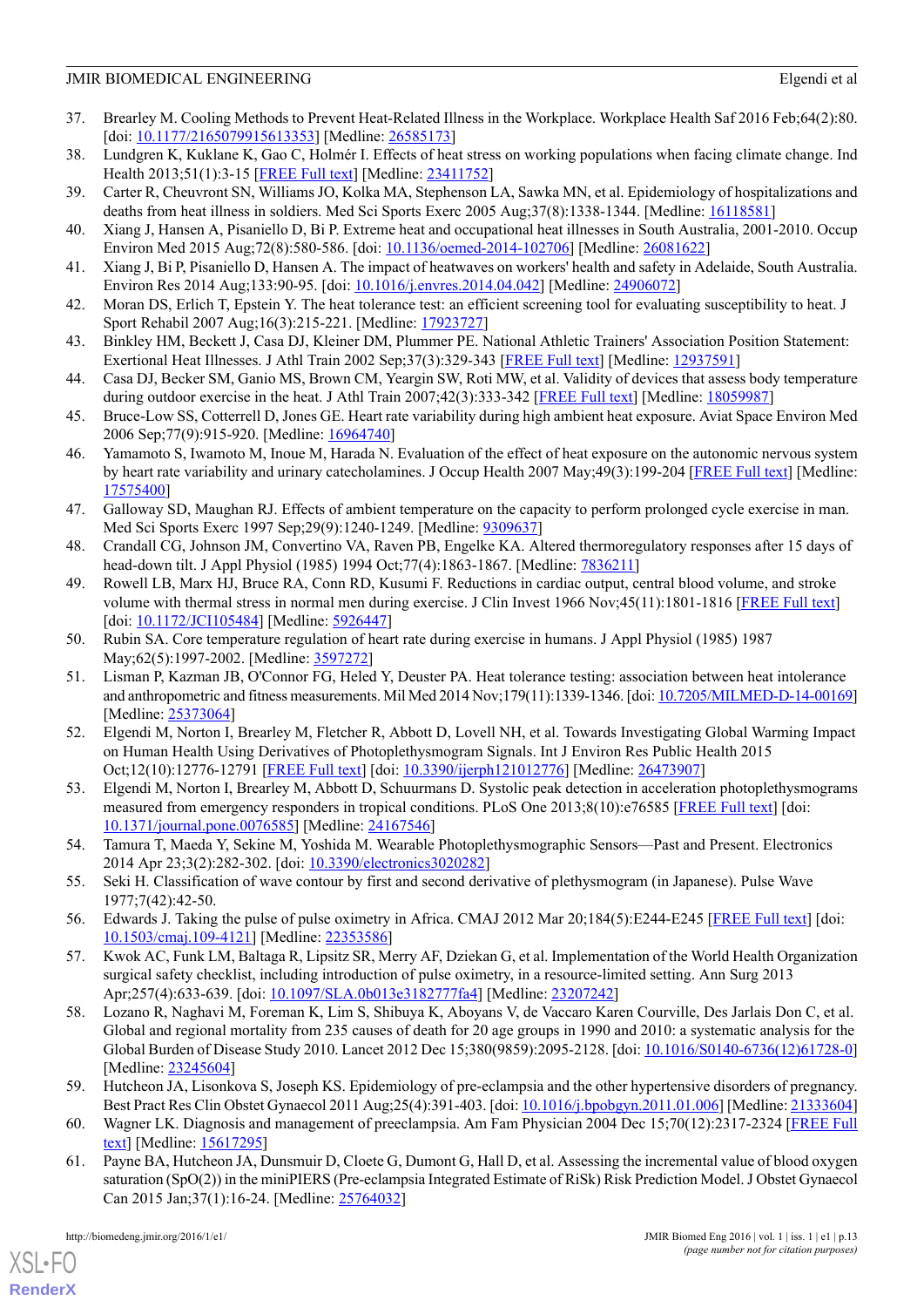- <span id="page-13-0"></span>62. Kyriacou PA, Moye AR, Choi DM, Langford RM, Jones DP. Investigation of the human oesophagus as a new monitoring site for blood oxygen saturation. Physiol Meas 2001 Feb;22(1):223-232. [Medline: [11236883\]](http://www.ncbi.nlm.nih.gov/entrez/query.fcgi?cmd=Retrieve&db=PubMed&list_uids=11236883&dopt=Abstract)
- <span id="page-13-2"></span><span id="page-13-1"></span>63. Webster JG. Electrical measurement, signal processing and displays. Boca Raton, FL: CRC Press; 2004.
- <span id="page-13-3"></span>64. Shafique M, Kyriacou PA. Photoplethysmographic signals and blood oxygen saturation values during artificial hypothermia in healthy volunteers. Physiol Meas 2012 Dec;33(12):2065-2078. [doi: [10.1088/0967-3334/33/12/2065\]](http://dx.doi.org/10.1088/0967-3334/33/12/2065) [Medline: [23171523\]](http://www.ncbi.nlm.nih.gov/entrez/query.fcgi?cmd=Retrieve&db=PubMed&list_uids=23171523&dopt=Abstract)
- 65. Payne BA, Hutcheon JA, Ansermino JM, Hall DR, Bhutta ZA, Bhutta SZ, miniPIERS Study Working Group. A risk prediction model for the assessment and triage of women with hypertensive disorders of pregnancy in low-resourced settings: the miniPIERS (Pre-eclampsia Integrated Estimate of RiSk) multi-country prospective cohort study. PLoS Med 2014 Jan;11(1):e1001589 [[FREE Full text](http://dx.plos.org/10.1371/journal.pmed.1001589)] [doi: [10.1371/journal.pmed.1001589](http://dx.doi.org/10.1371/journal.pmed.1001589)] [Medline: [24465185](http://www.ncbi.nlm.nih.gov/entrez/query.fcgi?cmd=Retrieve&db=PubMed&list_uids=24465185&dopt=Abstract)]
- <span id="page-13-5"></span><span id="page-13-4"></span>66. Meek PD, McKeithan K, Schumock GT. Economic considerations in Alzheimer's disease. Pharmacotherapy 1998;18(2 Pt 2):68-73; discussion 79. [Medline: [9543467](http://www.ncbi.nlm.nih.gov/entrez/query.fcgi?cmd=Retrieve&db=PubMed&list_uids=9543467&dopt=Abstract)]
- <span id="page-13-6"></span>67. Brookmeyer R, Johnson E, Ziegler-Graham K, Arrighi HM. Forecasting the global burden of Alzheimer's disease. Alzheimers Dement 2007 Jul;3(3):186-191. [doi: [10.1016/j.jalz.2007.04.381](http://dx.doi.org/10.1016/j.jalz.2007.04.381)] [Medline: [19595937\]](http://www.ncbi.nlm.nih.gov/entrez/query.fcgi?cmd=Retrieve&db=PubMed&list_uids=19595937&dopt=Abstract)
- <span id="page-13-7"></span>68. Förstl H, Kurz A. Clinical features of Alzheimer's disease. Eur Arch Psychiatry Clin Neurosci 1999;249(6):288-290. [Medline: [10653284](http://www.ncbi.nlm.nih.gov/entrez/query.fcgi?cmd=Retrieve&db=PubMed&list_uids=10653284&dopt=Abstract)]
- <span id="page-13-8"></span>69. Shute V, Ventura M, Ke F. The power of play: The effects of Portal 2 and Lumosity on cognitive and noncognitive skills. Computers & Education 2015 Jan;80:58-67. [doi: [10.1016/j.compedu.2014.08.013\]](http://dx.doi.org/10.1016/j.compedu.2014.08.013)
- <span id="page-13-9"></span>70. AlRomi A, AlOfisan G, AlRomi N, AlMagooshi S, Al-wabil A. Requirements engineering of ambient assisted living technologies for people with Alzheimer's. In: HCI International 2015-Posters Extended Abstracts. Switzerland: Springer; 2015:381-387.
- <span id="page-13-10"></span>71. Schalk G, McFarland DJ, Hinterberger T, Birbaumer N, Wolpaw JR. BCI2000: a general-purpose brain-computer interface (BCI) system. IEEE Trans Biomed Eng 2004 Jun;51(6):1034-1043. [doi: [10.1109/TBME.2004.827072\]](http://dx.doi.org/10.1109/TBME.2004.827072) [Medline: [15188875\]](http://www.ncbi.nlm.nih.gov/entrez/query.fcgi?cmd=Retrieve&db=PubMed&list_uids=15188875&dopt=Abstract)
- <span id="page-13-11"></span>72. McMahan T, Parberry I, Parsons TD. Modality specific assessment of video game player's experience using the Emotiv. Entertainment Computing 2015 Mar;7:1-6. [doi: [10.1016/j.entcom.2015.03.001\]](http://dx.doi.org/10.1016/j.entcom.2015.03.001)
- <span id="page-13-12"></span>73. O'Regan S, Faul S, Marnane W. Automatic detection of EEG artefacts arising from head movements using EEG and gyroscope signals. Med Eng Phys 2013 Jul;35(7):867-874; discussion 867. [doi: [10.1016/j.medengphy.2012.08.017\]](http://dx.doi.org/10.1016/j.medengphy.2012.08.017) [Medline: [23018030](http://www.ncbi.nlm.nih.gov/entrez/query.fcgi?cmd=Retrieve&db=PubMed&list_uids=23018030&dopt=Abstract)]
- <span id="page-13-13"></span>74. Cichocki A, Shishkin SL, Musha T, Leonowicz Z, Asada T, Kurachi T. EEG filtering based on blind source separation (BSS) for early detection of Alzheimer's disease. Clin Neurophysiol 2005 Mar;116(3):729-737. [doi: [10.1016/j.clinph.2004.09.017](http://dx.doi.org/10.1016/j.clinph.2004.09.017)] [Medline: [15721088](http://www.ncbi.nlm.nih.gov/entrez/query.fcgi?cmd=Retrieve&db=PubMed&list_uids=15721088&dopt=Abstract)]
- <span id="page-13-14"></span>75. Latchoumane CF, Vialatte FB, Solé-Casals J, Maurice M, Wimalaratna SR, Hudson N, et al. Multiway array decomposition analysis of EEGs in Alzheimer's disease. J Neurosci Methods 2012 May 30;207(1):41-50. [doi: [10.1016/j.jneumeth.2012.03.005\]](http://dx.doi.org/10.1016/j.jneumeth.2012.03.005) [Medline: [22480988](http://www.ncbi.nlm.nih.gov/entrez/query.fcgi?cmd=Retrieve&db=PubMed&list_uids=22480988&dopt=Abstract)]
- <span id="page-13-15"></span>76. Gallego-Jutglà E, Elgendi M, Vialatte F, Solé-Casals J, Cichocki A, Latchoumane C, et al. Diagnosis of Alzheimer's disease from EEG by means of synchrony measures in optimized frequency bands. Conf Proc IEEE Eng Med Biol Soc 2012;2012:4266-4270. [doi: [10.1109/EMBC.2012.6346909\]](http://dx.doi.org/10.1109/EMBC.2012.6346909) [Medline: [23366870\]](http://www.ncbi.nlm.nih.gov/entrez/query.fcgi?cmd=Retrieve&db=PubMed&list_uids=23366870&dopt=Abstract)
- 77. Gallego-Jutglà E, Solé-Casals J, Vialatte FB, Elgendi M, Cichocki A, Dauwels J. A hybrid feature selection approach for the early diagnosis of Alzheimer's disease. J Neural Eng 2015 Feb;12(1):016018. [doi: [10.1088/1741-2560/12/1/016018\]](http://dx.doi.org/10.1088/1741-2560/12/1/016018) [Medline: [25605667](http://www.ncbi.nlm.nih.gov/entrez/query.fcgi?cmd=Retrieve&db=PubMed&list_uids=25605667&dopt=Abstract)]

# **Abbreviations**

**APG:** acceleration photoplethysmogram **AD:** Alzheimer's disease **BCT:** body core temperature **BSP:** biomedical signal processing **ECG:** electrocardiogram **EEG:** electroencephalogram **EMG:** electromyogram **HR:** heart rate **HRV:** heart rate variability **LMICs:** low- and middle-income countries **MCI:** mild cognitive impairment **NCD:** noncommunicable diseases **PAH:** pulmonary arterial hypertension **POC:** point-of-care **PPG:** photoplethysmogram **PE:** preeclampsia **SMCRAS:** Simplicity, Mining, Connecting, Reliability, Affordability, and Scalability